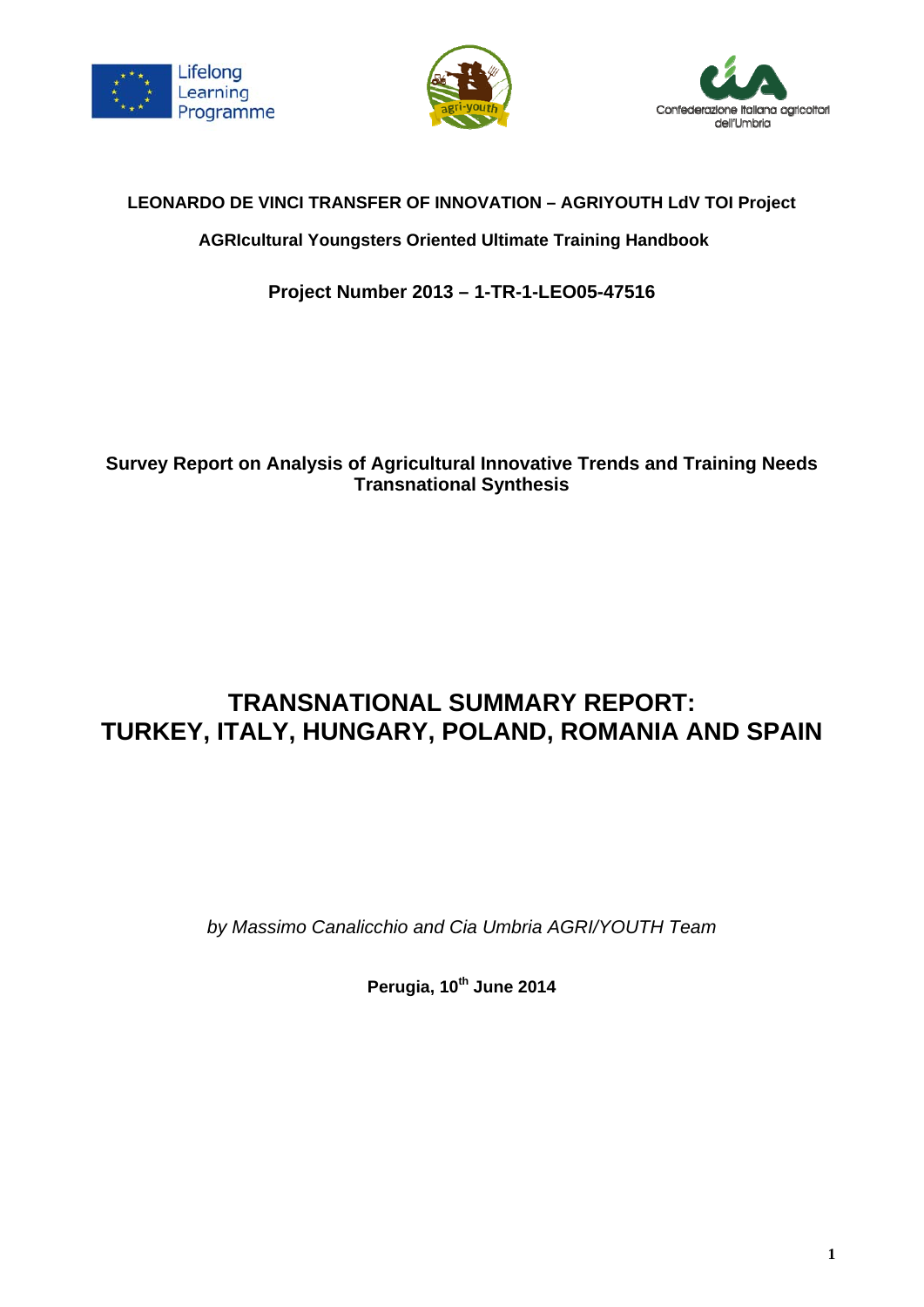





# **PART A: Questionnaire from farmers**

## **1. METHODOLOGY**

*Describing how, when and how many farmers have been contacted* 

The methodology used by the partners was different depending of relationships with the target groups:

- in **Turkey** the survey started on January 2014 and the farmers were contacted individually face to face through contacts with local agricultural associations in the Çanakkale and Balikesir provinces by CASIAD, Balikesir University and Çanakkale Onsekiz Mart University, and their staff and students; **40** filled in questionnaires were given back;
- in **Italy** the survey started on January 2014 and the farmers were contacted by the staff of the Italian Confederation of Farmers from various offices in the region, mostly addressed to the members of the associations "AGIA" (Young farmers) and "Donne in Campo" (Female farmers) with an help desk provided by Cia Umbria central office; **51** filled in questionnaires were given back, mostly by email and few of them by fax;
- in **Hungary** the survey started on January 12th 2014 and finished at the end of February. with help of Chamber of Agriculture in Csongrád County region; **42** filled in questionnaires were given back;
- in **Poland** the survey started on January 2014 and the farmers were contacted individually, face to face by involving local agricultural associations in Karniowice and Kraków provinces during fairs and meetings; **77** o filled in questionnaires were given back.
- in **Romania** the survey started on February 5th by presenting the project and involving persons in charge of the FAAT(Associated Farmers Federation Timis); **40** filled in questionnaires were given back by regular mail or provided directly by personnel of FAAT.
- in **Spain** the survey started on January 2014 and the farmers were contacted by the staff of the Italian Confederation of Farmers from various offices in the region, directly or by telephone; **40** filled in questionnaires were given back.

The farmers giving back their responses were therefore totally **290**.

## **2. DEMOGRAPHICS**

*Tables and text commenting size of farms, kind of productions, areas involved (questions 43 – 47 and 1 – 21)* 

The respondents to the optional questions 43-47 (demographics) of the questionnaire:

- in **Turkey** were 40, 32 males and 8 females. The average age was 32 and education was mainly middle and primary, a notable part higher (10), and two with primary PhD or Master. Average experience in farming was 11 years and work experiences out of farming for 5 (12,5%) of the respondents. The respondents to the questions from 1 to 21, were 100%. Multiple answers were also allowed.
- in **Italy** were 40, of 51 questionnaires come back, 14 males and 26 females. The average age was 39 and education was mainly middle (22), then primary (10), higher (7) and just one with a master certificate. Average experience in farming was 12 years and work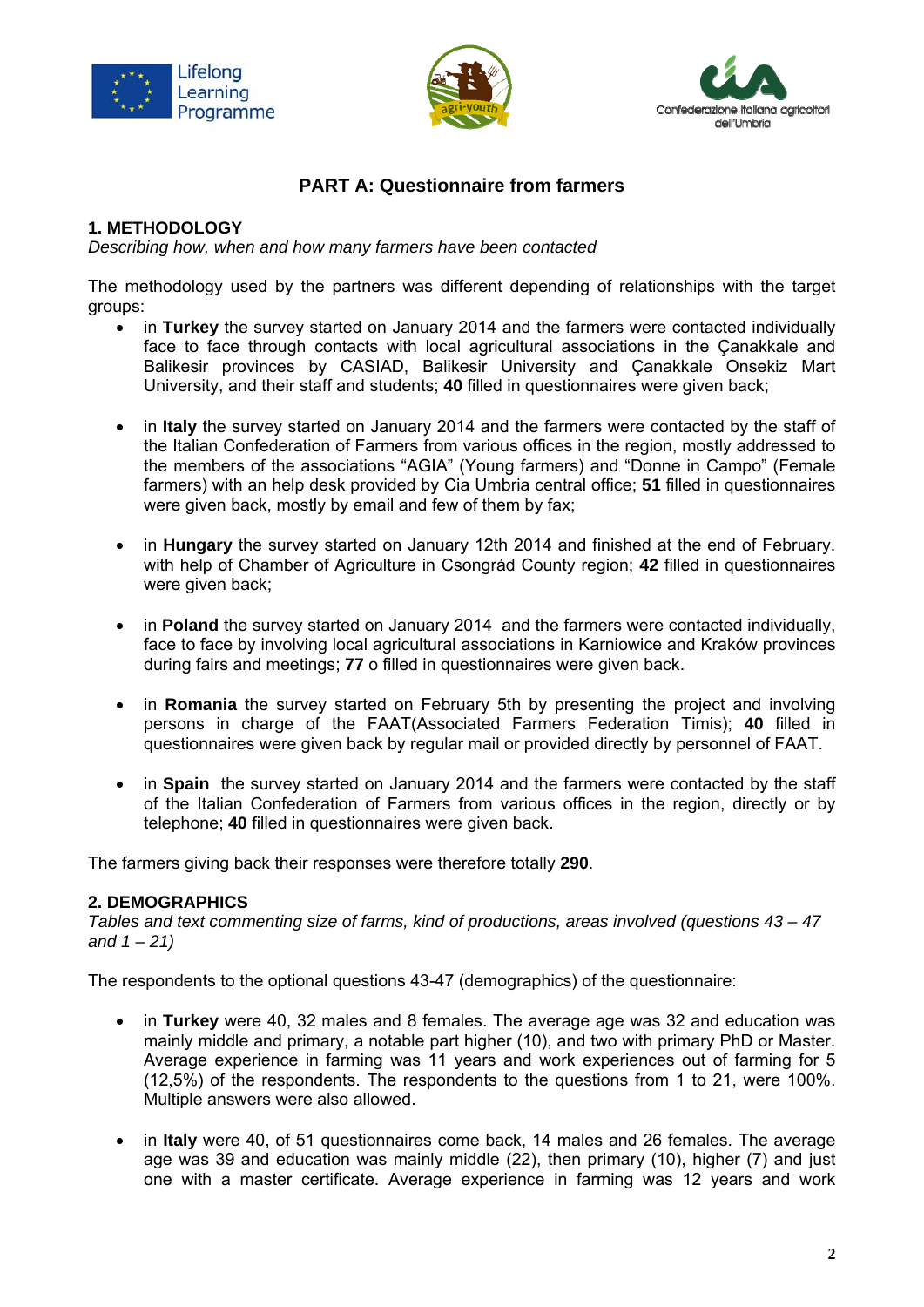





experiences out of farming for 50% of the respondents. The respondents to the questions from 1 to 21, were 100% of the 51 interviewees.

- in **Poland** were 77, of 77 questionnaires come back, 45 males and 32 women. The average age was 39, but most of the participants included in the range 21-30 years old, and education was mainly middle (22 , 11 of them having completed high school and 11 of them with a bachelor or master), then primary (8), nobody had a degree. Average experience in farming was 17 years and 55 work respondents with experiences out of farming (71%). The respondents to the questions from 1 to 21, were 100% of the 37 interviewees. Many respondents have a second source of income.
- in **Romania** the respondents to the optional questions 43-47 of the questionnaire were 40, 29 males and 11 women, of 40 interviews come back. The average age was 40,8 and education was mainly higher (27), then primary (10), higher (7) and just one with a master certificate. Average experience in farming was 16,6 years and work experiences out of farming for 17 of the respondents. The respondents to the questions from 1 to 21, were 100% of the 40 interviewees.
- in **Spain** the respondents to the optional questions 43-47 of the questionnaire were 40, 27 males and 13 women, of 40 interviews come back. The average age was 39 and education was mainly higher (21), then Master (13), Middle (4) and 2 farmers with a primary studies. Average experience in farming was 17 years and work experiences out of farming for 27,5% of the respondents. The respondents to the questions from 1 to 21, were 100% of the 40 interviewees.
- in **Hungary** the respondents to the optional questions 43-47 of the questionnaire were 42, 19 males and 3 women, 20 non respondents. The average age is 45 and comprised between 21 and 64. the average experience in farming was 20, from 0 up to 33 years, and work experiences out of farming was 50% of the respondents (but with 24 of 42 non respondents).

About farm activities **Table 2** (question 1) shows (multiple answers possible):

- in **Turkey** crop production is at the 1<sup>st</sup> place (65%), animal production is the  $2^{nd}$  one (45%) then vegetable production (25%) and last food processing (7,5%). No response for agrotourism and others.
- in **Italy** crop production is at the 1<sup>st</sup> place (49%), animal production is the  $2^{nd}$  one (39,2%) then vegetable production (25,5%) and food processing (25,5%), agrotourism (13,7%), others (29,4%).
- in **Poland** crop production is at the 1<sup>st</sup> place (52%), animal production is the  $2^{nd}$  one (34%) then vegetable production (19%). Then others (beekeeping, 22%), agritourism (12%) and food processing (4%).
- in **Spain** crop production is at the 1st place (50%), agro-tourism (37,5) is the 2nd one then animal production (32,5), vegetable production (30%), food processing (15%) and others (5%).
- in **Romania** crop production is at the 1<sub>st</sub> place (85%), vegetable production (25%) is the 2<sub>nd</sub> one, then animal production (17,5%), food processing (2,5%) and others (10%).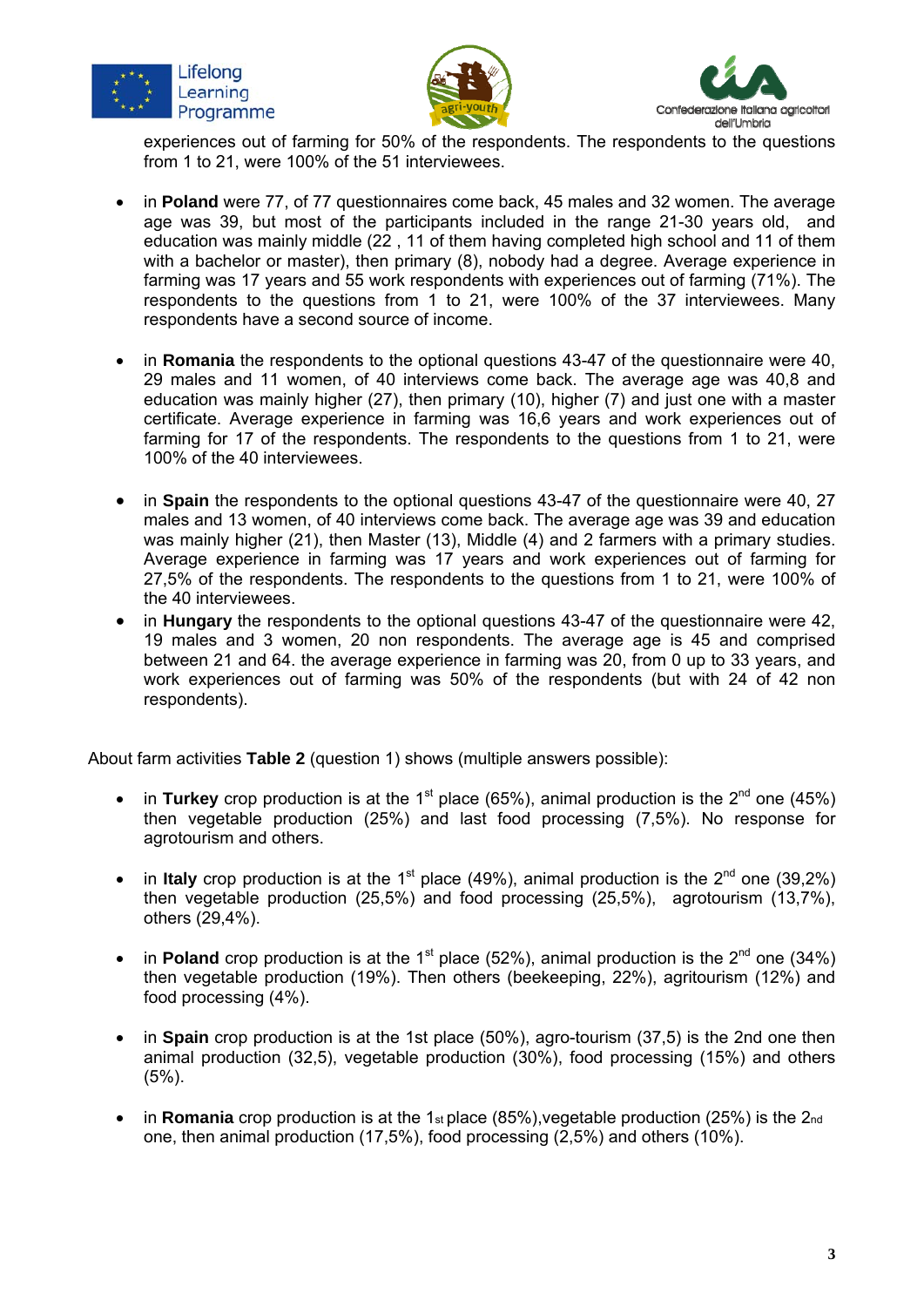





 in **Hungary** crop production is at the 1st place (59%), vegetable production and animal production (38,6%) are the  $2<sub>nd</sub>$  higher average, then agritourism (6,8%) and others (10%). No response for food processing.

About **farm structural data** of the respondents **Table 3** (questions 2-12) shows:

- in **Turkey** the average farm area was 71,4 da. The pastures were very limited area (17,6 da per farms). The dairy cows, meat cows, sheeps and goats number per farm were 22, 12, 57 and 32, respectively. No farm have pigs. In general, the farms were small-sized type average farm area was 12,1 ha.
- in **Italy** the average farm area was 18,12 ha. The most consistent area was constituted by arable lands (15 of the interviewees) with 24,11 ha average area. For orchards, 16 of the interviewees, the average area was 5,30 ha; for pastures, 24 of the interviewees, 7,15 ha; for woods, 18 respondents, 6,87 ha; dairy cows, 5 respondents and 60 ha; meat cows, 5 respondents and 28 ha; sheep, 10 respondents and 96ha; goats, 2 interviewees and 6 ha; pigs, 7 interviewees and 6 ha; courtyard/small animals, 6 interviewees and 25 ha.
- in **Poland** the average farm area was 9 ha. The pastures were very limited area (4 ha per farm). The dairy cows, meat cows, sheep's and goats number and pigs per farm were 18,12,13,6,16. There is aloso a response quoting horses 3%. In general, the farms were small-sized type.
- in Spain the average farm area was 21,95 ha. The most consistent area was constituted by arable lands (32 of the interviewees) with 21,75 ha average area. For orchards, 7 of the interviewees, the average area was 7 ha; for pastures, 11 of the interviewees, 8,09 ha; for woods, 3 respondents, 8,67 ha; dairy cows, 4 respondents and 45 ha; meat cows, 3 respondents and 51 ha; sheep, 1 respondent and 10 ha; goats, 5 interviewees and 42,6 ha; pigs, 5 interviewees and 48 ha; courtyard/small animals, 13 interviewees and 16 ha.
- in **Romania** the average area was 164,10 ha The most consistent area was constituted by arable lands (12 of the interviewees) with 165,75 ha average area. For orchards, 1 of the interviewees, the average area was 30 ha; for pastures, 5 of the interviewees, 17 ha; for woods, 3 respondents, 14,33 ha; dairy cows, 1 respondent and 40 ha; meat cows, 0 respondents; sheep, 3 respondent and 190 ha; goats, 0 interviewees; pigs, 2 interviewees and 40 ha; courtyard/small animals, 1 interviewees and 160 ha.
- in **Hungary** (adopted multiple answers) the average area was 67 ha The most consistent area was constituted by arable lands (39 of the interviewees) with 55,1 ha average area. For orchards, 17 of the interviewees, the average area was 6,3 ha; for pastures, 20 of the interviewees, 20,1 ha; for woods, 11 respondents, 9,8 ha; dairy cows, 9 respondents and 14,6 ha; meat cows, 8 respondents, 23,9 ha; sheep, 6 respondents and 28,8 ha; goats, 3 interviewees and 6,3 ha; pigs, 11 interviewees and 21 ha; courtyard/small animals, 14 interviewees and 61,4 ha.

About on farm products, **Table 4** (questions 13-18) shows:

 in **Turkey** the most popular on farm activity concerns olive oil and other oil based products. 24 respondents of 40 (60%) filled in the field "Others" since none of the shown on farm activities were performed. Jams, breads, pies and some meats (only Turkish sucuk) are made only for home consumption, not for selling.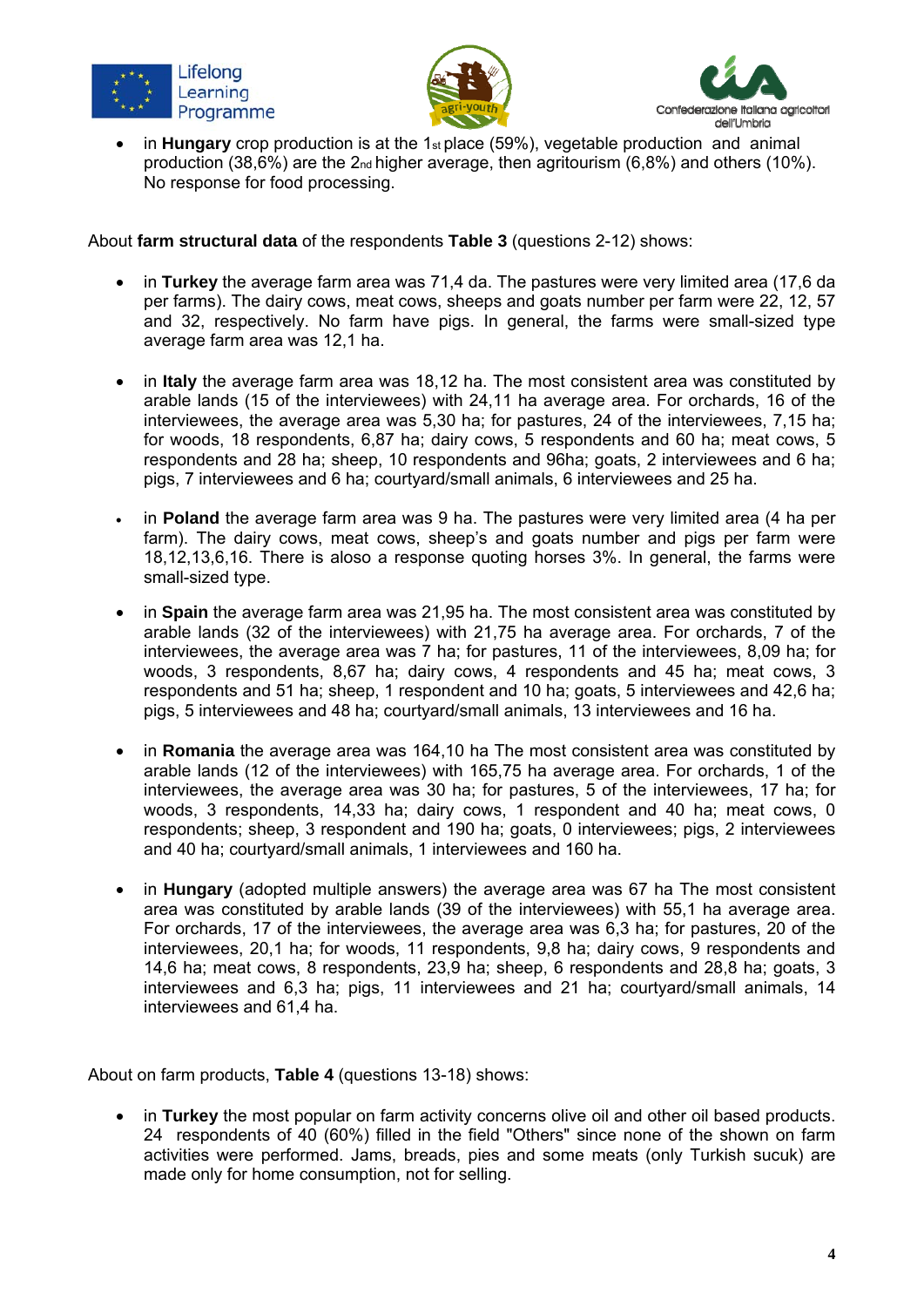





- in **Italy** the most popular on farm activity concerns olive oil and other oil based products, with 21 respondents of 51 (41,2%). Miscellaneous activities include 15 respondents, whilst engaged in other single activities are 8 for processed meats (15,7%), 5 wines and spirits (9,8%), 5 production of jams (9,8%), 2 breads, etc. (3,9%). Actually extra-virgin olive oil, aged salted pork meat and wine are traditional farm products. Cheese could be also a widespread farm product, mostly from milk sheep producers. Fruit is also largely used for small farm production.
- in **Poland** the most popular on farm activity concerns on farm production of jam and other fruit based preserves (44,2%). However, 21 and 20 respondents of 77 make respectively breads and pies and spirits. A very trendy activity is constituted by honey and beekeeping by-products with 23,4 % of the respondents. On farm processing is largely carried out. Many respondents are artisanal food processers, but on-farm processing has to be mostly related to family consumption. Many farmers will offer these products as gifts and their sale is not significant source of farm income in this sample. On farm food processing could be improved to increase farm income. In the sample, the other choice indicated other products such as mushrooms, fruit juices and tomato sauce.
- in **Spain** the most popular on farm activity concerns olive oil and other oil based products, with 28 respondents of 40 (70%), processed meats include 6 respondents (15%). Breads 4 (10%) , 2 others, etc. (5%). Actually olive oil production, is the principal economic activity in Andalucia.
- in **Romania** the majority of the respondents don't have such kind of on farm activities. Just 1 respondent has a jam production and other 4 not defined productions (others)
- in **Hungary** there is no specific popular on farm activity: of 23 respondents, 6 are jam producers, 3 bread and pies, 5 wine and spirits, 5 processed meats, 4 others (not defined).

About agritourism, **Table 5** shows:

- in **Turkey** there were no respondents with ongoing agritourism.
- in **Italy** 7 of 51 farms have ongoing agrotourism activities. Average number of rooms is 5,1; average number of beds is 11,4; average restaurant seats is 36,5.
- in **Spain** 14 of 40 farms have ongoing agrotourism activities. Average number of rooms is 4,4; average number of beds is 10; average restaurant seats is 11,7.
- in **Poland** the total farms with agritourism are 5, with an average 6,3 rooms, 11,2 beds and 25 seats at the restaurant.
- in **Romania** there were no respondents with ongoing agritourism.
- in **Hungary** the total farms with agritourism are 2, with average 3 rooms, 6 beds and 27,5 seats at the restaurant.

The sample of interviewees can be considered significantly representative, even if in a very small scale, of the farms in Turkey, Italy, Spain, Poland, Romania and Hungary, in terms of farm size, production and kind of on farm processing activities.

Agrotourism is represented in the chosen sample of farms only in Spain (14), Italy (7), Poland (5) and Hungary (2).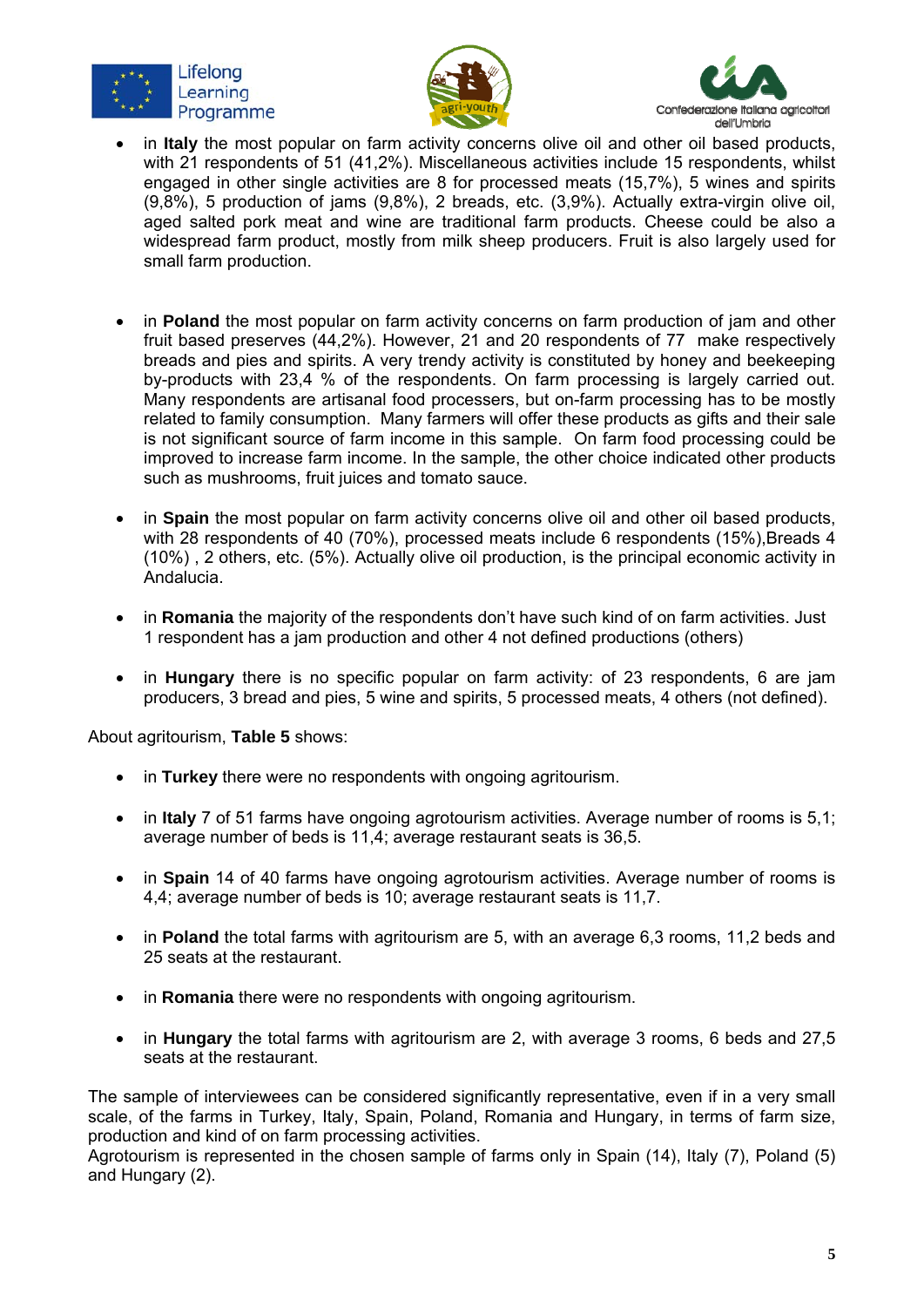





## **3. LABOUR**

*Tables and text commenting per cent rates from the responses on labour relationships (22 – 26)* 

About provenience of the farms and parental relationships, **Table 6** (Question 22) shows:

- in **Turkey** a large majority of the respondents, 38 of 40 (95%) declares that the farm was owned by own family; 3 interviewees of 40 (7,5%) had another work experience before farming.
- in Italy a large majority of the respondents, 38 of 51 (74,5%) declares that the farm was owned by own family; 26 interviewees of 51 (51%) had another work experience before farming, whilst 25 respondents had not.
- in **Poland** a large majority of the respondents, 56 of 77 (72,7%) declares that the farm was owned by own family; 47 interviewees of 77 (61%) had another work experience before farming.
- in **Spain** a large majority of the respondents, 36 of 40 (90%) declares that the farm was owned by own family; 12 interviewees of 40 (30%) had another work experience before farming, whilst 28 respondents had not.
- in **Romania** a large majority of the respondents, 30 of 40 (75,0%) declares that the farm was owned by own family; 17 interviewees of 40 (42,5%) had another work experience before farming, whilst 23 respondents had not.
- in **Hungary** a large majority of the respondents declares that the farm was owned by own family, as well as a majority declares to have had another work experience before farming.

About kind of labour condition at farm, **Table 7** (Questions 24-26) shows:

- in **Turkey** farmers mostly use family members and partly seasonal workers for labour in farms (only 5% of the farms without family members, 45% 1 family member, 42,5% 2 family members, 7,5% 3 family members; 80% of the farms has no permanent workers, just 7,5% 1 permanente worker and 5% 3 permanent workers; 62,5% of the farms has no seasonal workers, 2,5% 1 permanent worker, 12,5% 2 permanent workers, 2,5% 3 permanent workers, 15% more than 5).
- in **Italy** 45 respondents declare to have at farm no permanent workers (88,2%), just 1 at 5 farms and 3 permanent workers at 1 farm. About involvement of family members, 21 interviewees declare that no relative works at farm; 14 respondents declare 1, 12 declare 2, 3 declare 3 and 1 declare 4. About seasonal workers, 32 interviewees declare none; 11 declare 1, 3 declare 2 and 1 declare 3. Those figures can be considered adequate in comparison with the sample, even if more tending to very small farms, than small/medium size.
- in **Poland** the majority of the interviewees declares that their farms have family workers , whilst respectively 83,1% and 84,4% of farmers declare have no permanent as well as no seasonal workers.
- in Spain 16 respondents declare to have at farm no permanent workers (40%), 23 respondents declares to have only one(57,5%) and just 1 to have 2(2,5%). About involvement of family members, 21 interviewees declare that no relative works at farm; 19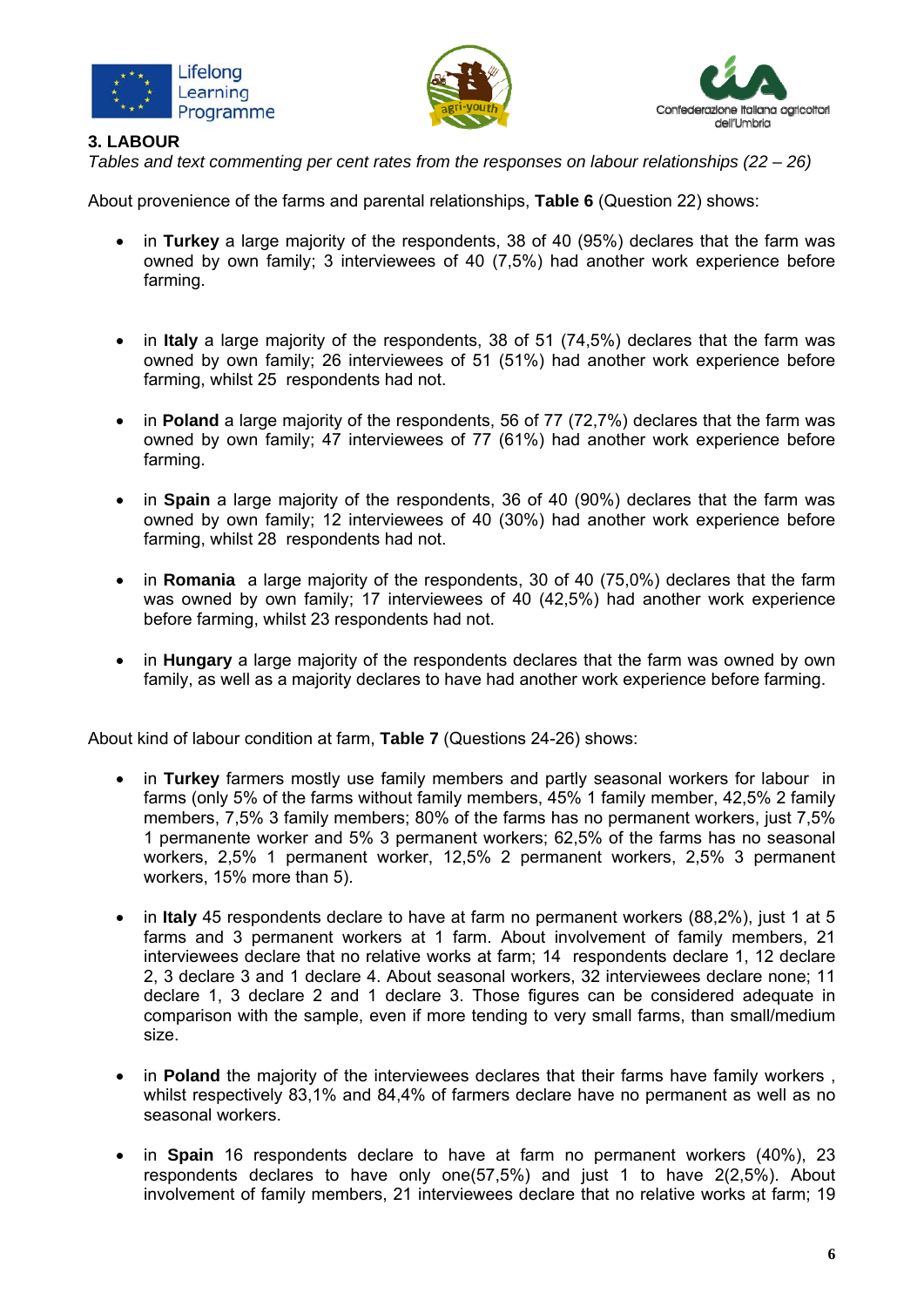





respondents declare 1,. About seasonal workers, 6 interviewees declare none; 7 declare 1, 10 declare 2 and 5 declare 3, 4 declare 4, 4 declare 5 and other 4 declare more than 5. Those figures can be considered adequate in comparison with the sample, even if more tending to very small farms, than small/medium size.

- in **Romania** 22 respondents declare to have at farm no permanent workers (57,5%). About involvement of family members, 10 interviewees declare that no relatives works at farm; 15 respondents declare 1, 12 declare 2 and 3 declare 3. About seasonal workers, 12 interviewees declare none; 2 declare 1, 5 declare 2 and 3 declare 3 and 2 declare 4.
- in **Hungary** 42 of 42 respondents declare to be supported at work by family members. 34 of the respondents (81%) declare not to have at work permanent workers and 21 declare not to have at work seasonal workers (50%).

## **4. INNOVATIVE TRENDS**

*Tables and text commenting per cent rates from the responses on the most popular trends (27-31)* 

Innovative trends in agriculture is to be considered a focus of the survey in coherence with a rural development based on social, economic and environmental sustainability.

The state-of-the-art of the project has outlined three strategic target groups for innovation in rural areas: first of all young and female farmers and, in some cases, also farmers with other economic sector experiences.

About the reasons to innovate trends in farming, **Table 8** (Question 27) shows, from multiple choices:

- in **Turkey** 11 (77,5%) of the responses "To make the farm more profitable and to earn extra income", 27 (67,5%) of the responses "To search for a better way of life" and 14 (35%) "To make the business more sustainable in the long term".
- in **Italy** 27 (52,9%) of the responses "to make business more sustainable in the long term", 26 (51%) of the responses "to make the farm more profitable and to earn extra income", 24 (47,1%) "to diversify the sources of income, to make it more stable". It means the three major groups aim at sustainability, competitiveness and diversification. Then, by decreasing, 19 responses (37,3%) "to search for a better way of life", by linking innovation and life level improvement, 13 (25,5%), thinking on opportunities for the family, "to give to relatives better employment opportunities", 9 (17,6%) , by considering farming and rural life a better employment opportunity, "to escape from unemployment in other sectors" as well as, the same number of choices "to receive a grant in form of a project under European funds", by understanding importance of EU funds in agriculture and rural development.
- in **Poland** 53 (68,8%) of the responses "To search for a better way of life", 30 (39%) of the responses " To give to relatives better employment opportunities" and 18 (23,4%) "To receive a grant in form of a project under European funds".
- in **Spain** 21 (52,5%) of the responses "to make business more sustainable in the long term", 21 (52,5%) of the responses "to make the farm more profitable and to earn extra income", 21 (52,5%) "to diversify the sources of income, to make it more stable". It means the three major groups aim at sustainability, competitiveness and diversification. Then, by decreasing, 10 responses (25%) "to search for a better way of life", 8 "to escape fron unemployment in other sectors"(22,5%)…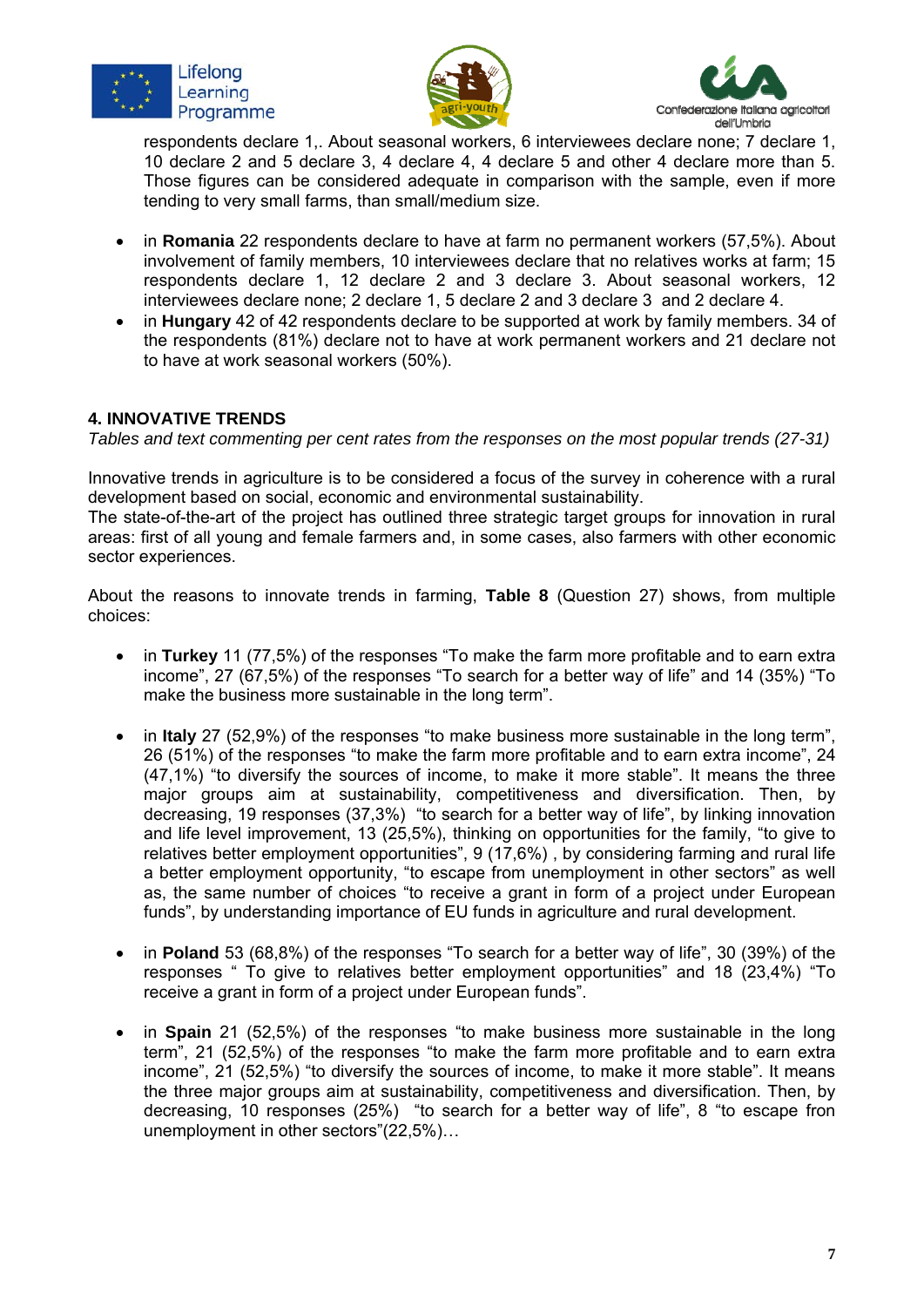





- in **Romania** 53 (68,8%) of the responses "To search for a better way of life", 30 (39%) of the responses " To give to relatives better employment opportunities" and 18 (23,4%) "To receive a grant in form of a project under European funds".
- in **Hungary** 24 (57,1%) of the responses "to make business more sustainable in the long term", 18 (42,%) "to diversify the sources of income, to make it more stable", 17 (40,5%) of the responses "to make the farm more profitable and to earn extra income". Then, by decreasing, 14 (33,3%) "to receive a grant in form of a project under European funds", 12 (28,6%), "to give to relatives better employment opportunities", 10 responses (23,8%) "to search for a better way of life", 2 "to escape from unemployment in other sectors"(4,8%).

About opinion on innovation value of the listed activities, **Table 9** (Question 28) shows:

- in **Turkey** the top innovative activities in farming and other productions in rural areas are considered "Direct selling of products" (4,8), "Alternative animal production" (4,6) and "organic farming (4,2)-"wind energy" (4,1). At the end of the list " didactic and social farms linked to social issues of civil society" (1,7) is not considered innovative.
- in **Italy** the top innovative activities in farming and other productions in rural areas are considered "biomass for renewable energy or composting" (4,5/5), "photovoltaic or solar energy production" (4,4/5), "direct selling of products" (4,1/5), "nursery, gardening and landscaping" (4,1/5), "didactic and social farms.." (4,0/5). Then (3,9/5) "organic farming" "biodiversity", "outdoor, environmental and didactic tourism". At the end of the list "alternative animal production" (2,4/5) is not considered innovative, perhaps, since poultry, rabbits and other courtyard animals, also including ostriches, had been produced in Italy since the years 80s with uncertain economic results. Different score evaluation concerns "on farm processing of traditional and quality foods" (3,8/5), that is considered an added value for agricultural products.
- in **Poland** the highest rated activity was "organic farming (cultivations and livestock breeding)" followed by "photovoltaic or solar energy production" and "on-farm processing of traditional and quality foods".The next highest included "biodiversity protection (seed and/or breed saving)", "agritourism", "direct selling of products (various modalities)" "medicinal plants and health/nutraceutical products" and "biomass for renewable energy or composting". The least innovative activity for this sample was "non-food on-farm products" and "didactic and social farms linked to social issues of civil society".
- in **Spain** the top innovative activities in farming and other productions in rural areas are considered "biomass for renewable energy or composting" (4), "photovoltaic or solar energy production" (4), "wind energy" (3,5). At the end of the list "Agro-tourism" (2,4/5) is not considered innovative.
- in **Romania** the top innovative activities in farming and other productions in rural areas are considered "biomass for renewable energy or composting" (5/5), "photovoltaic or solar energy production"(5/5), "didactic and social farms linked to social issues of civil society"(4,7) "direct selling of products" (4,5/5). Not innovative are considered "alternative animal production", "non food on farm activities (silk, wool and their products)" and "nursery, gardening and landscaping".
- in **Hungary** the top innovative activities in farming and other productions in rural areas are considered "organic farming (cultivations and livestock breeding)", (4,4) followed by "onfarm processing of traditional and quality foods", (4,2), "medicinal plants and health nutraceutical plants" (4) and "biodiversity protection (seed and/or breed saving)" (3,9) . Not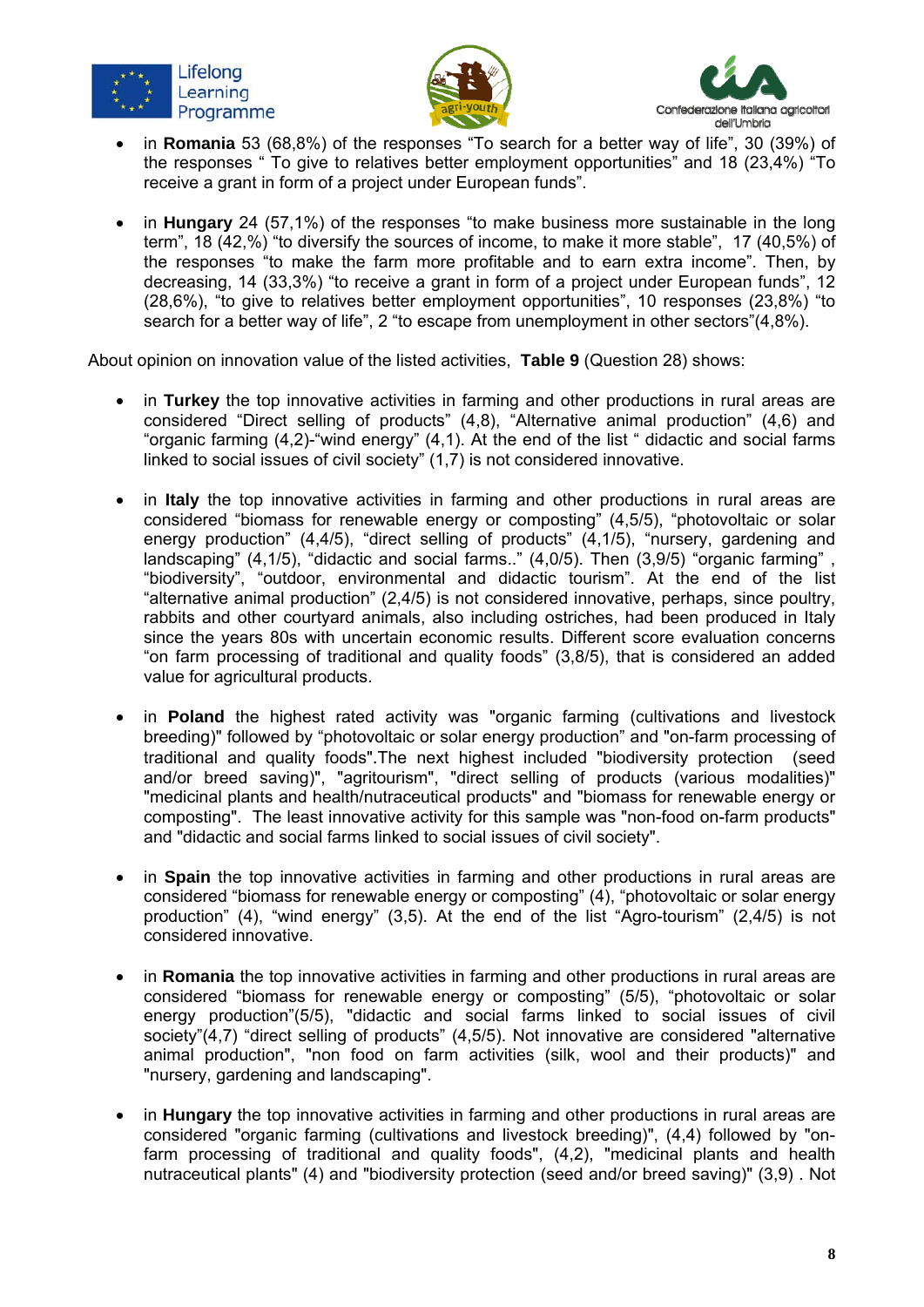





innovative are considered "non-food on farm activities.." (2,7) and outdoor, environmental and didactic tourism" (3).

Passing to planning one of the previously indicated innovative activities, **Table 10** shows:

- in **Turkey** the first in the rank is "direct selling of products" (50%), followed by "direct selling of products" (50%), followed by "alternative animal production"(35%); then"wind energy" (20%).
- in Italy the first in the rank is "direct selling of products" (49%), followed by "organic farming" (39,2%); then "on farm processing of traditional and quality food" (25,5%), "biodiversity protection" (23,5%), "didactic and social farms.." (21,6%), "photovoltaic or solar energy production" (17,6%) and so on. The last two planned activities are "non food on farm activities.." and ""nursery, gardening and landscaping". Therefore it is marked that those considered the most innovative activities are not planned by most of the interviewees.
- in **Poland**, with reference to the most innovative activities to be planned, the first in the rank of responses in Table 10, is "Organic farming (cultivations and livestock breeding)" (67,5%), followed by "Medicinal plants and health/nutraceutical products "(40%); then "On farm processing of traditional and quality foods" in the same like "Direct selling of products (various modalities)" (27,3%).
- in **Spain**, with reference to the most innovative activities to be planned, the first in the rank of responses in Table 10, is "Agritourism" (25%), followed by "direct selling of products" (22,5%); then"organic farming" (22,5%).
- in **Romania**, with reference to the most innovative activities to be planned, the first in the rank of responses in Table 10, is "organic farming" (82,5%) followed by "on farm processing of traditional and quality food" (82,5%) then "direct selling of products" (65%),; "biodiversity protection" (12,5%), "didactic and social farms.." (5,0%), "photovoltaic or solar energy production" (5,0%) and so on. The last two planned activities are "non food on farm activities.." and ""nursery, gardening and landscaping". Therefore it is marked that those considered the most innovative activities are no planned by most of the interviewees.
- in **Hungary**, with reference to the most innovative activities to be planned, the first in the rank of responses in Table 10, is "organic farming" (33,3%) followed by "on farm processing of traditional and quality food" (14,3%), "direct selling of products" (14,3%), "biodiversity protection" (14,3%),"didactic and social farms.." (14,3%).

About the interest to develop one of the listed activities, **Table 11** shows:

- in **Turkey**, preferences mostly go to "direct selling of products"(52,5%) and "alternative animal production" (30%), "followed by on farm processing of traditional and quality foods" (17,5%) and "wind energy" (17,5%). The last choices in ranking of interest are "nursery and landscaping", "agritourism", "outdoor, environmental and didactic tourism" and "didactic and social farms linked to social issues of civil society", each of them 2,5%.
- in **Italy** preferences mostly go to "photovoltaic or solar energy production", 20 of 51 respondents (39,2%), "direct selling of products" 15 (29,4%), "organic farming" 14 (27,5%), "biomass for renewable energy or composting" 13 (25,5%), "agritourism" 10 (19,6%) as well as for "on farm processing of traditional and quality foods", etc. The last one in ranking of interest is "alternative animal production" 3 (5,9%).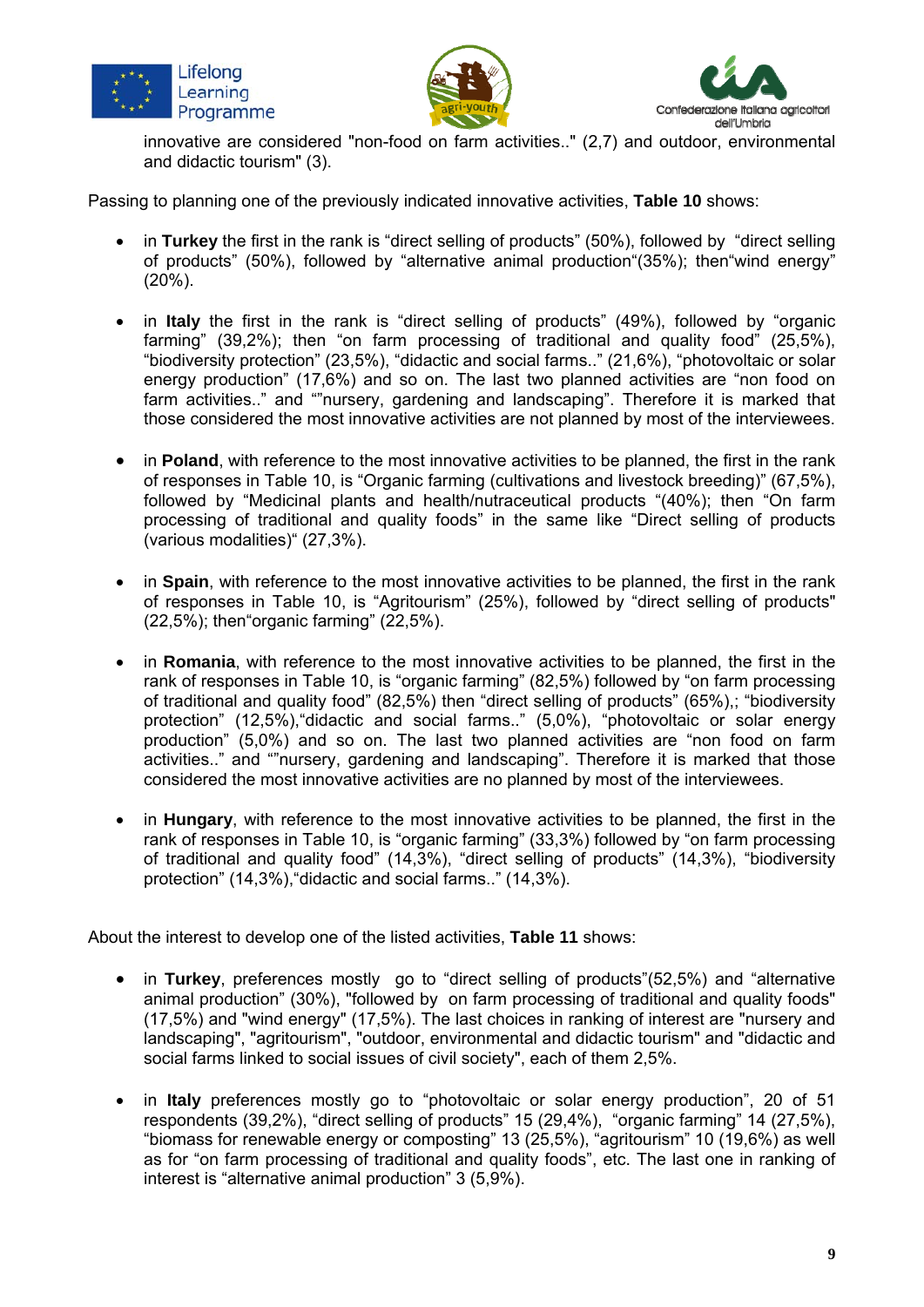





- in **Poland** preferences mostly go to "organic farming (cultivations and livestock breeding)"(64,9%) and "medicinal plants and health/nutraceutical products" (40,3%). The last choices in ranking of interest are "non food on farm activities (silk, wool and their products)" and "didactic and social farms linked to social issues of civil society (3,9%).
- in **Spain** preferences mostly go to "agritourism", 17 of 40 respondents (42,5%), and direct selling of products" 12 (30%), "organic farming" 10 (25%). The last choices in ranking of interest are "biodiversity protection", "medicinal plants", "alternative animal production" "non food on farm activities" and "photovoltaic or solar energy productions" (2,5%).
- in **Romania** preferences mostly go to "organic farming" 33 (82,5%), "direct selling of products" 15 (62,5%),"on farm processing of traditional and quality foods" (75,0%). The last choices in ranking of interest are "wind energy" 0 (0%) and "non food on farm activities (silk, wool and their products)".
- in **Hungary** preferences mostly go to "organic farming" 24 (57,1%) and "direct selling of products" 18 (42,9%). The last choices in ranking of interest are "non food on farm activities (silk, wool and their products)" and "didactic and social farms linked to social issues of civil society", 1 preference (2,4%) each.

About use of alternative biomass, **Table 12** shows:

- in **Turkey**, largely chosen as the best option is "Biomass for energy", 21 of 40 responses (52,5%) followed by "compost" 16 (40%) and "biomass for heating 13 (32,5%).
- in **Italy**, "compost" is largely chosen as the best option, 28 of 51 responses (54,9%), followed by biomass for heating 19 (37,3%) and biomass for energy 11 (21,6%).
- in **Poland**, largely chosen as the best option is "compost", 46 of 77 responses (59,7%) followed by "Biomass for energy" 24 (31,2%) and "biomass for heating 19 (24,7%).
- in **Spain**, largely chosen as the best option is "compost", 25 of 40 responses (62,5%) followed by biomass for heating 13 (32,5%) and biomass for energy 1 (2,5%).
- in **Romania**, largely chosen as the best option is "compost", 37 of 40 responses (92,5%) followed by biomass for energy 10 (25,0%) biomass for heating 7 (17,5%).
- in **Hungary**, largely chosen as the best option is "compost", 23 of 42 responses (54,8%) followed by biomass for heating 16 (38,1%) and biomass for energy 6 (14,3%).

#### **5. TRAINING NEEDS**

*Tables and text commenting per cent rates from the responses on the most popular training needs (32 – 36)* 

About availability of information and training **Table 13** shows:

 in **Turkey** availability of information and training is considered not adequate by all of the respondents, 40 of 40 interviewees (100%). It means that a lot of work is necessary to spread information and perform training courses addressed to the target users and based on the most requested training needs.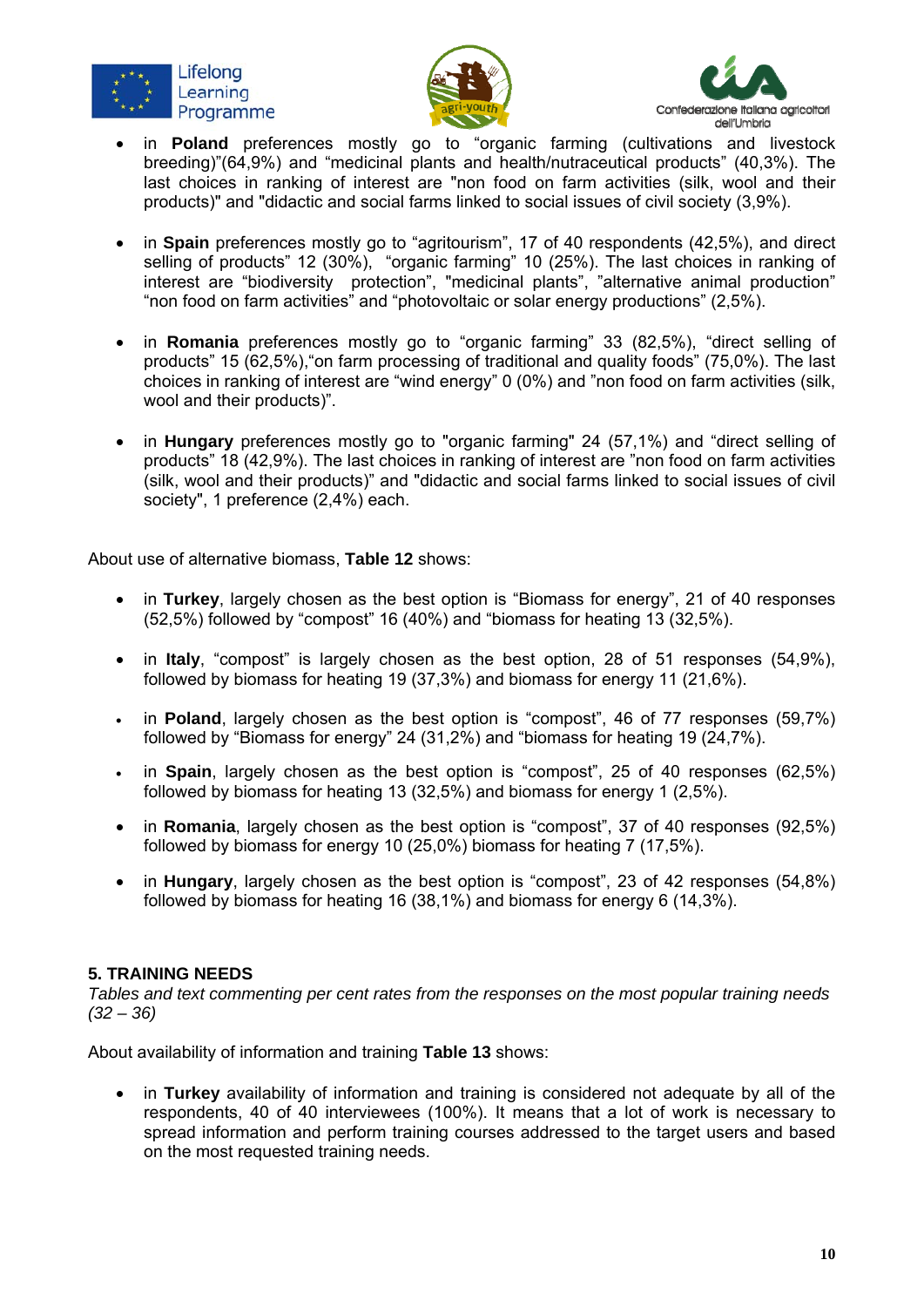





- in **Italy** it is considered not adequate by the majority, 36 of 51 interviewees (70,6%), whilst 15 (29,4%) have the opposite opinion. It means that a lot of work is necessary to spread information and perform training courses addressed to the target users and based on the most requested training needs.
- in **Poland**, availability of information and training is considered not adequate by the majority of the respondents, 41 of 77 interviewees (53%). It means that a lot of work is necessary to spread information and perform training courses addressed to the target users and based on the most requested training needs.
- in **Spain**, availability of information and training is considered not adequate by the majority, 36 of 40 interviewees (90%), whilst 4 (10%) have the opposite opinion. It means that a lot of work is necessary to spread information and perform training courses addressed to the target users and based on the most requested training needs.
- in **Romania**, availability of information and training is considered not adequate by the majority, 39 of 40 interviewees (97,5%), whilst only 1 (2,5%) have the opposite opinion. It means that a lot of work is necessary to spread information and perform training courses addressed to the target users and based on the most requested training needs.
- in **Hungary**, availability of information and training is considered adequate by the majority, 26 of 42 interviewees (61,9%), whilst 9 (21,4%) have the opposite opinion,  $\overline{7}$  (16,7%) give no response. It means that information is considered good and work can be concentrated on performing training courses addressed to the target users and based on the most requested training needs.

About the interest for specific aspects of innovative farming training, **Table 14** shows:

- in **Turkey** "marketing and direct selling" is the 1st choice (28 of 40 respondents, 70%), followed by "project financing" (42,5%) chosen by 17 respondents.
- in Italy for 26 of 51 respondents (51%) "marketing and direct selling" is the 1<sup>st</sup> choice, then 24 choose "production technologies" and "food processing" at the same level, 22 (43,1%) "project financing" and 15 (29,4%) "use of biomass and RES".
- in **Poland** the highest preference goes to "marketing and direct selling of products", 57 of 77 respondents, chosen by 10 respondents (13%).
- in **Spain** for 24 of 40 respondents (60%) "marketing and direct selling" is the 1st choice, then 18 choose "production technologies" (45%) and 10 "project financing" (25%). Only 3 "use of biomass and RES (7,5)".
- in **Romania** for 31 of 40 respondents (77,5%) "marketing and direct selling" is the 1st choice, then 28 choose "food processing" (70,0%), 14 (35,0%) "production technologies" and, 23 (57,5%) "project financing"and 12 (30,0%) "use of biomasses and other RES".
- in **Hungary** "production technologies" is the is the 1st choice (27 of 42 respondents, 64,3%), followed by "marketing and direct selling"(33,3%) chosen by 14 respondents. Then "food processing", "project financing" and last "use of biomasses and other RES".

About the subjective condition of thinking necessary more knowledge and skills for starting and managing a new activity **Table 15** shows: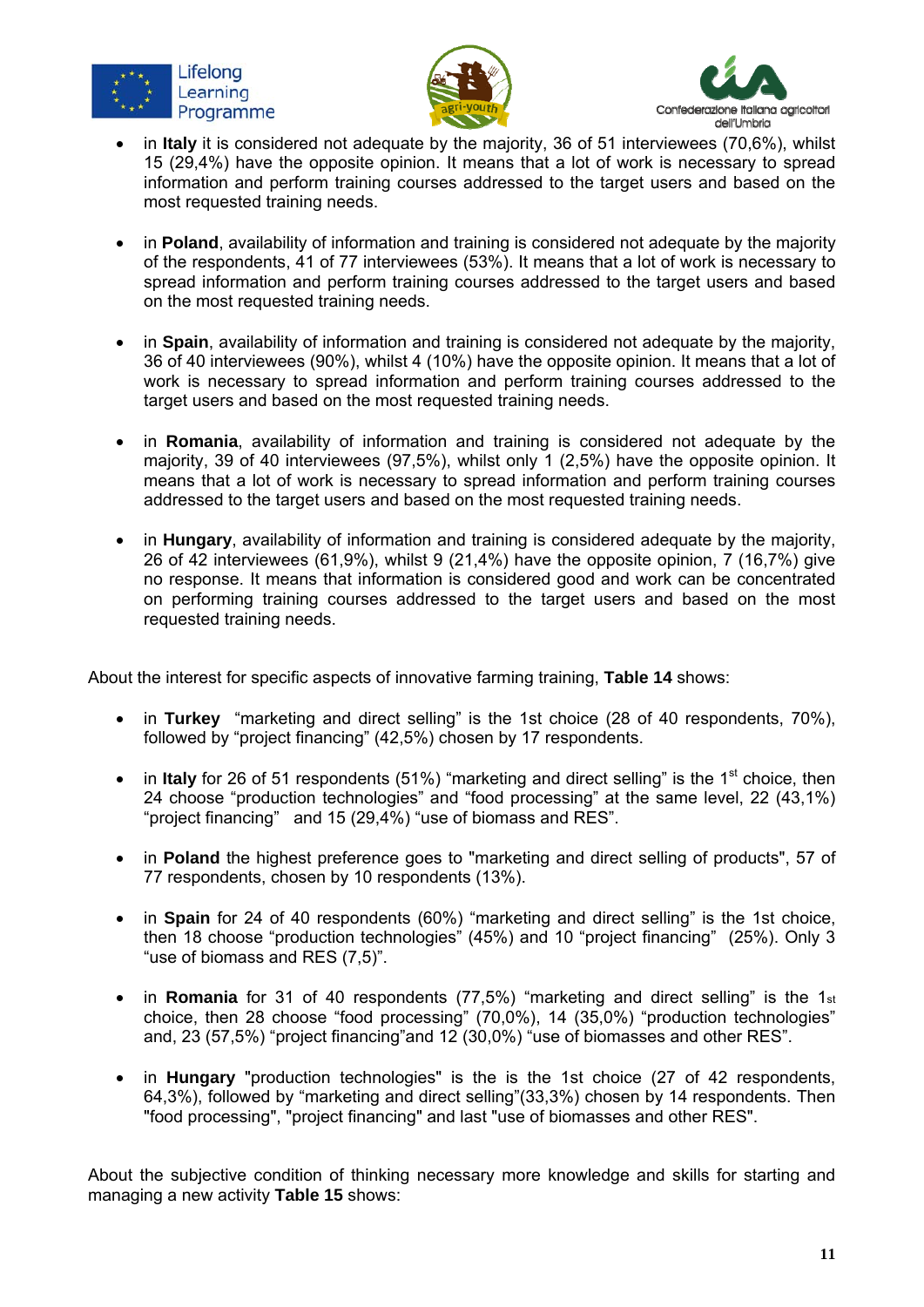





- in **Turkey** almost everybody, 39 of 40 (97,5%) answers "yes", whilst just 1 (2,5%) thinks to have adequate skills and knowledge.
- in **Italy** almost everybody, 46 of 51 (90,2%) answers "yes", whilst only 5 (9,8%) think to have adequate skills and knowledge.
- in **Poland** a large majority 54 of 77 (70.1%) answers "yes". whilst 23 (29,9%) think to have adequate skills and knowledge.
- in **Spain** almost everybody, 36 of 40 (90%) answers "yes", whilst only 4 (10%) think to have adequate skills and knowledge.
- in **Romania** almost everybody, 37 of 40 (92,5%) answers "yes", whilst only 3 (7,5%) think to have adequate skills and knowledge.
- in **Hungary** a large majority, 33 of 42 (78,6%) answers "yes", whilst only 4 (9,5%) think to have adequate skills and knowledge and 5 (11,9) give no response.

About the sectors requiring more knowledge and skills, **Table 16** shows:

- in **Turkey** "direct selling of products" holds the 1<sup>st</sup> place according to 32 of 40 (80%) interviewees, followed by "organic farming" 14 of 40 (35%).
- in Italy "organic farming" holds the 1<sup>st</sup> place for 20 of 51 (39,2%) interviewees, followed by "direct selling of products" 19 (37,3%), "photovoltaic or solar energy production" 18 (35,3%), "on farm processing of traditional and quality foods" 14 (27,5%), "outdoor, environmental and didactic tourism" 9 (17,6%) etc.
- in **Poland** the majority of the respondents (40 of 77) believe that "organic farming (cultivations and livestock breeding)" is a sector in which more knowledge and skills are required, followed by "Medicinal plants and health/nutraceutical products" (30 of 77).
- in **Spain** "agritourism" and "direct selling of products" hold the 1st place according to 15 of 40 (37,5%) respondents. "Biodiversity protection"," medicinal plants.." and "non food on farm activities" are at the bottom of the ranking (2,5%).
- in **Romania** " on farm processing of traditional and quality foods" holds the 1st place for 31 of 40 (77,5%) interviewees, followed by "organic farming" with 30 of 40 (70,0%) and "direct selling of products" 25(62,5%).
- in **Hungary** "organic farming" holds largely the 1st place for 25 of 40 (62,5%) interviewees, followed by "agriotourism" for 11 of 40 (27,5%).

About the preferred learning method, **Table 17** shows:

 in **Turkey** for 28 of 51 (68,6%) respondents "learning by doing with meetings at, and visits to pilot farms" is the 1st choice, "Blended methodology (front classroom, online and offline training) is chosen by 24 (60%), then "residential courses lasting one week" 21 (52,5%).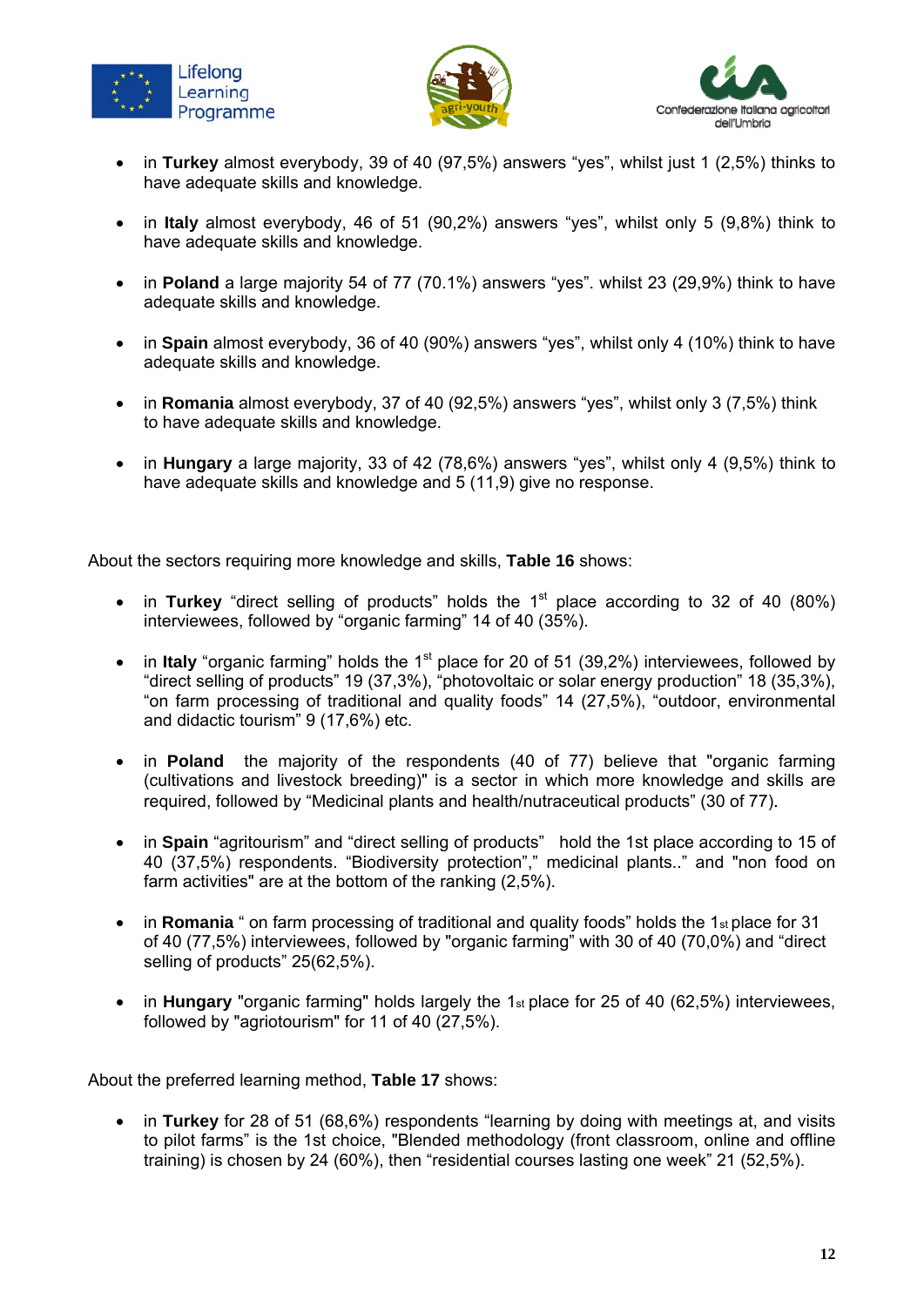





- in Italy for 35 of 51 (68,6%) respondents "learning by doing..." is the 1<sup>st</sup> choice, then "non residential courses.. spread over several weeks.." 22 (43,1%), but also appreciated by 15 interviewees (29,4%) "residential courses" and by 14 (27,5%) "blended methodology".
- in **Poland** for 36 of 77 (46,8%) respondents "learning residential courses, lasting one week" is the 1st choice, then "self long distance learning (offline courses via internet)" for 30 (39%) and "non residential courses, with lectures spread over several weeks or months" for 26 (33,8%).
- in Spain for 22 of 40 (55%) respondents "blended methodology " is the 1st choice, then "non residential courses.. " and "residential courses, lasting one week", for 16 (40%) respondents.
- in **Romania** for 29 respondents of 40 (72,5%) "blended methodology (front classroom, online and offline training)" is the 1st choice, then "learning by doing" for 25 respondents of 40 (62,5) is the second most preferred method.
- in **Hungary** "non residential courses, with lectures spread over several weeks or months" for 18 of 42 (49,2%) is the 1st choice, then "learning by doing" and "self long distance learning (offline courses via internet)" for 15 respondents of 40 (35,7%) are the second most preferred methods.

#### **6. FARM MANAGEMENT**

*Tables and text commenting per cent rates from the responses on farm management (37 – 40)* 

About aspects relevant to farm management **Table 18** shows:

- in **Turkey** only 2 respondents (5%) declared to be informed on new CAP rules. 85% of the respondents think the new CAP rules will bring an important change. 80% of interviewes think the new CAP will make EU farms more sustainable and competitive.
- in **Italy** only 15 respondents (29,4%) declare to be not informed on new CAP rules. More than half of the respondents (53,7%) think the new CAP rules will bring an important change and the same number of interviewees think the new CAP will make EU farms more sustainable and competitive.
- in **Poland** 37 respondents (48,1%) declare to be informed on new CAP rules and 51,9% declare to be not informed. 75,3% of the respondents think the new CAP rules will bring an important change; same percentage think the new CAP will make EU farms more sustainable and competitive.
- in **Spain** only 2 respondents (5%) declare to be not informed on new CAP rules. More than 90% of the respondents think the new CAP rules will bring an important change and the same number of interviewees think the new CAP will make EU farms more sustainable and competitive.
- in **Romania** only 1 of the respondents (2,5%) declare to be informed on new CAP rules.10 of the respondents (25,0%) think the new CAP rules will bring an important change and 20 of interviewees (50%) think the new CAP will make EU farms more sustainable and competitive.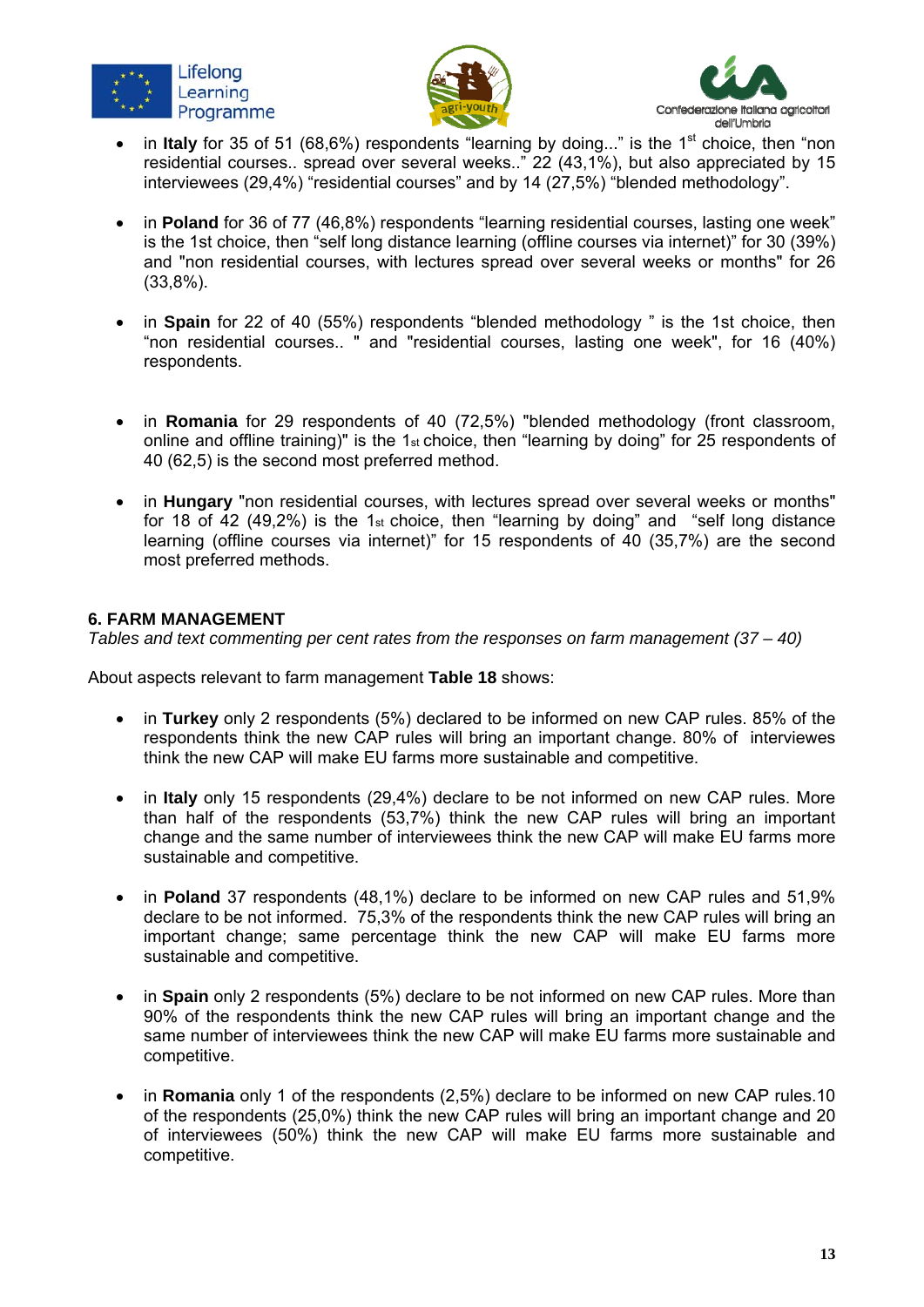





 in **Hungary** there is a more balanced situation, since 22 respondents (52,4%) think to be informed and 15 (35,7%) to be not informed. 33 (78,6%) of the respondents think the new CAP rules will bring an important change and 32 (76,2%) think the new CAP will make EU farms more sustainable and competitive.

About aspects relevant to farm management, **Table 19** shows:

- in **Turkey** the majority of the respondents think more significant for farm management "individual marketing strategies", 32 (8o%), followed by "group marketing strategies", 22 (55%) and "administration and bookkeeping" 12 (30%), "relationships with banks" 12 (30%) and "use of the Common Agriculture Policy measures" 11 (27,5%).
- in **Italy** 24 of 51 (47,1%) respondents think more significant "use of structural funds", 21 (41,2%) "administration and bookkeeping", 18 (35,3%), "group marketing strategies", 17 (33,3%) "individual marketing strategies", 16 (31,4%) "safety at work" and "strategic planning and businees plan" and so on.
- in **Poland** 52 of 77 (67,5%) respondents think the most significant aspect "use of the European structural funds (EAFRD , ERDF, ESF)", followed by "administration and bookkeeping", "safety at work" and "group marketing strategies", with 17 respondents each topic (22,1%).
- in Spain the majority, 32 of 51 (47,1%) respondents think the most significant aspect "strategic planning and business plan", followed by "administration and bookkeeping" 22 (55%) and "individual marketing strategies" 21 (52,5%).
- in **Romania** 33 of 40 (82,5%) respondents think the most significant aspect "strategic planning and business plan", then 18 (45,0) "use of structural funds", 23 (57,5%) "administration and bookkeeping", 1 (32,5%), "group marketing strategies", 26 (65,0%) "individual marketing strategies.
- in **Hungary** 23 of 42 (54,8%) respondents think the most significant aspect "administration and bookkeeping", followed by "use of CAP measures" 21 (50%) and 18 (42,9%) "use of European structural funds"

## **7. PROJECT PLANNING**

*Tables and text commenting per cent rates from the responses on project planning (41 – 42)*

About kind of funds, **Table 20** shows:

- in **Turkey** 36 of 40 respondents declare more suitable for funding own development project national grants; 24 interviewees think also "regional grants" and 16 respondents declare European grants.
- in **Italy** 33 of 51 respondents declare more suitable for funding own development project European grants; 26 interviewees think also suitable bank loan; 7 respondents estimate important a business partner and same number family partner, whilst other funds, national or regional are considered relevant only by few respondents.
- in **Poland** 61 of 77 respondents declare more suitable for funding own development project European grants; 36 interviewees think also "regional grants" and 28 respondents declare national grants.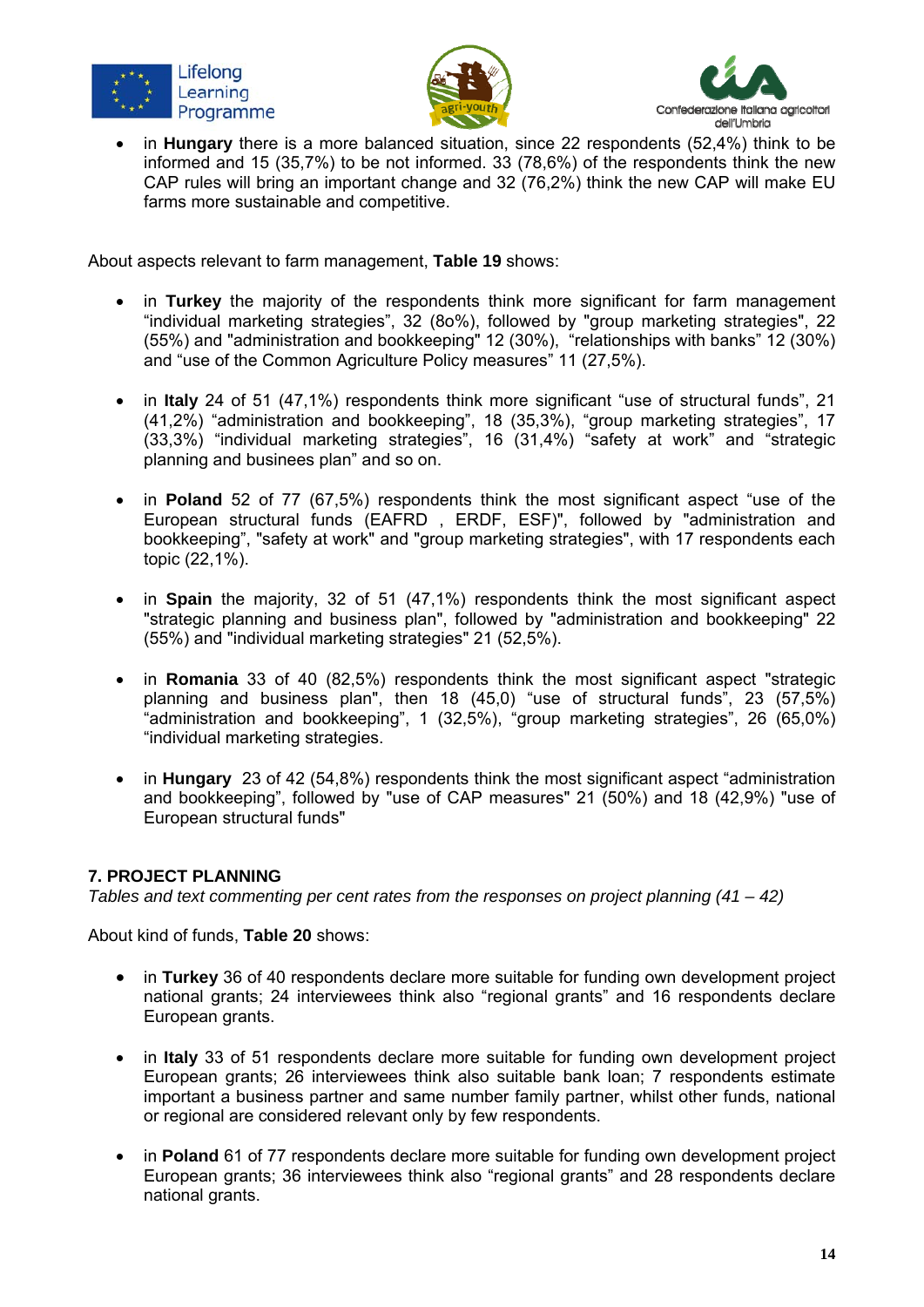





- in **Spain** 20 of 51 respondents declare more suitable for funding own development project European grants; 19 interviewees think also suitable bank loan; 16 respondents estimate important a business partner and same number family partner, whilst other funds, national or regional are considered relevant only by few respondents.
- in **Romania** 29 of 40 respondents declare more suitable for funding own development project with European grants; 13 interviewees think also suitable bank loan; 8 respondents estimate important a business partner, whilst other funds, national or regional are considered relevant only by few respondents.
- in **Hungary** 30 of 42 respondents (71,4%) declare more suitable for funding own development project with European grants; 22 (52,4%) interviewees think more suitable national grants; 15 (35,7%) interviewees think more suitable bank loan.

About type of advice, **Table 21** shows:

- in **Turkey** 85% of respondents refer to "advisors from the farmers' associations", 80% "experts from research centres and universities" and 65% "private advisors".
- in **Italy** 34 of 51 (66,7%) respondents refer to "private advisors", 25 (49%) to "farmers' associations", 20 (39,2%) to "..research centres and universities", 16 (31,4%) "other experienced farmers".
- in **Poland** 74% of respondents refer to "advisors from the farmers' associations", 29,9% "experts from research centres and universities" and 23,4% "Private advisors".
- in **Spain** 34 of 40 (85%) respondents refer 25 (85%) to "farmers' associations", 26 "private advisors"(65%); 10"..research centres and universities"(25%);4 "other experienced farmers"(10%).
- in **Romania** 34 of 40 (85,0%) respondents refer to "private advisors", 33 (82,5%) to "farmers' associations", 32 (80,0%) "other experienced farmers" and 16 (40,0%) to "..research centres and universities" or "advisors from financial institution".
- in **Hungary** 26 of 42 (61,9%) respondents refer to "private advisors", 23 (54,8%) to "farmers' associations", 13 (31,0%) "other experienced farmers".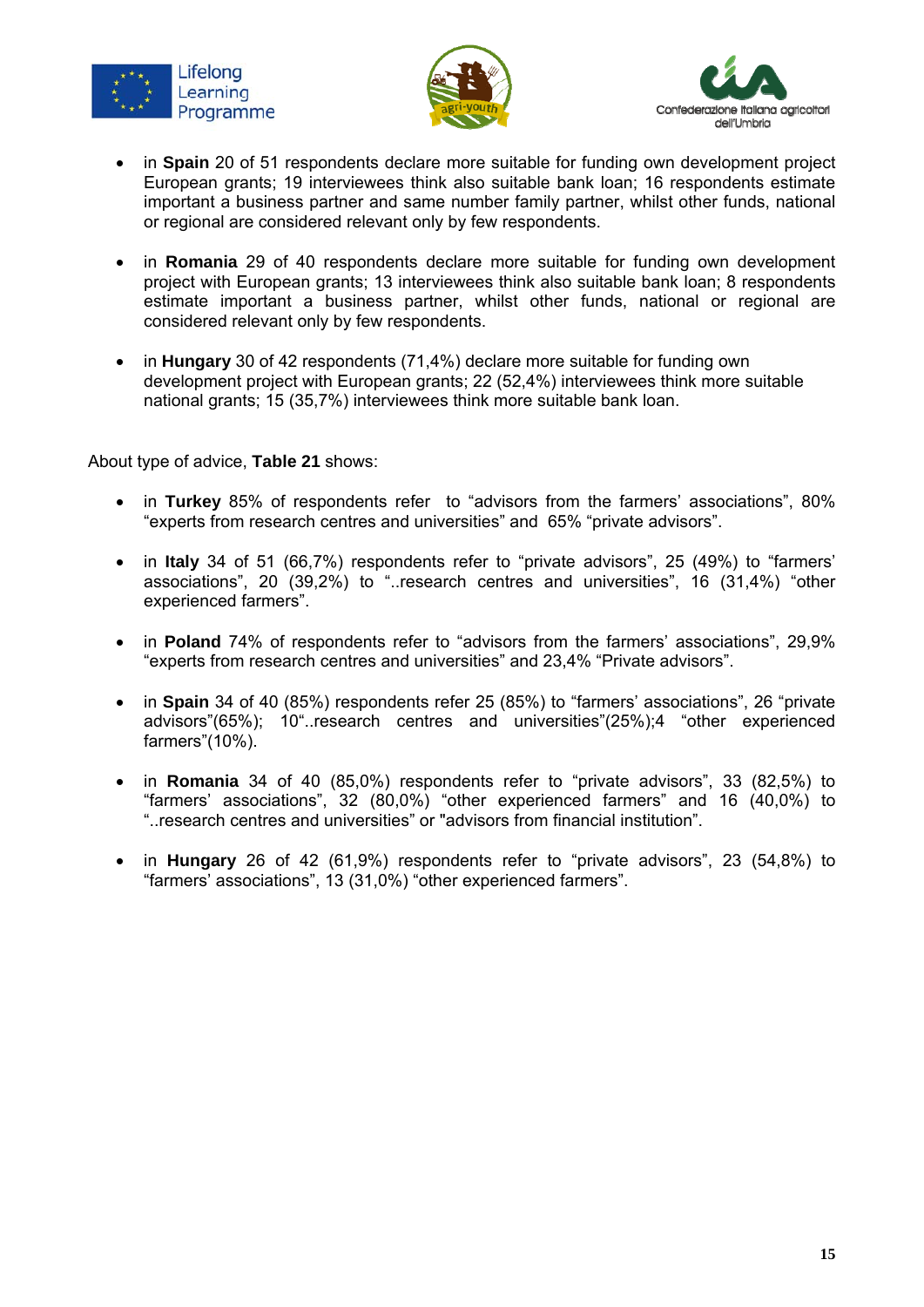





# **PART B: Questionnaire from third parties**

#### **1. METHODOLOGY**

*When, where, how and number of interviewees* 

#### **Questionnaires from experts/third parties**

In **Turkey** the survey started on January 2014 and the third parties (experts) were contacted individually with a methodology similar to that used for the survey performed with farmers. **10** respondents filled in the questionnaire for 3rd parties.

In **Italy** the survey started on February 1st 2013, based on an interview strategic plan focused on the list of the potential interviewees with related addresses and contact ways.

It was decided to include as potential interviewees about the double of the target number.

About the way to inform the potential experts, it was presented the project in summary and the objectives of the questionnaire.

Such a presentation was given during briefing with colleagues/experts come to Perugia, location of the Cia Umbria regional premises, from the other towns of Umbria and by telephone with other colleagues/experts from Terni and other towns. Everybody received the questionnaire via email also offering to support them to fill in a "help desk", used by 50% of them. It was also provided some more information on the project starting from the web page links web page link www.agriyouth.eu/ and www.ciaumbria.it .

The interviews come back have been **20**, of which 19 via email and one hand written on paper.

In **Poland** the survey started on January 2014, based on face to face interviews with target group by participating in agricultural fairs, visiting regional and local agricultural associations in Karniowice and Kraków provinces. **5** were the respondents to the questionnaire for 3rd parties.

in **Spain** the survey started on January 2014 based on an interview strategic plan focused on the list of the potential interviewees with related addresses and contact ways. About the way to inform the potential experts, it was presented the project in summary and the objectives of the questionnaire. The interviews come back have been **10**.

in **Romania** The survey started on January 13th 2014, based on an interview strategic plan focused on the list of the potential interviewees with related addresses and contact ways. It was decided to include as potential interviewees about the double of the target number.

About the way to inform the potential experts, it was presented the project in summary and the objectives of the questionnaire. Such a presentation was given during briefing with colleagues/trainers.

Everybody received the questionnaire via email also offering to support them to fill in a "help desk", used by 50% of them. It was also provided some more information on the project starting from the web page link http://www.agri-youth.eu/.

The interviews come back have been **10**.

in **Hungary** the survey started on 12th January 2014, and finished end of February. The questionnaires were printed by Tudas, and the Chamber of Agriculture in Csongrád County helped to fill in them by experts in Hódmezővásárhely region. **21** experts filled in the questionnaire.

The total number of interviewees for 3rd parties was **76.**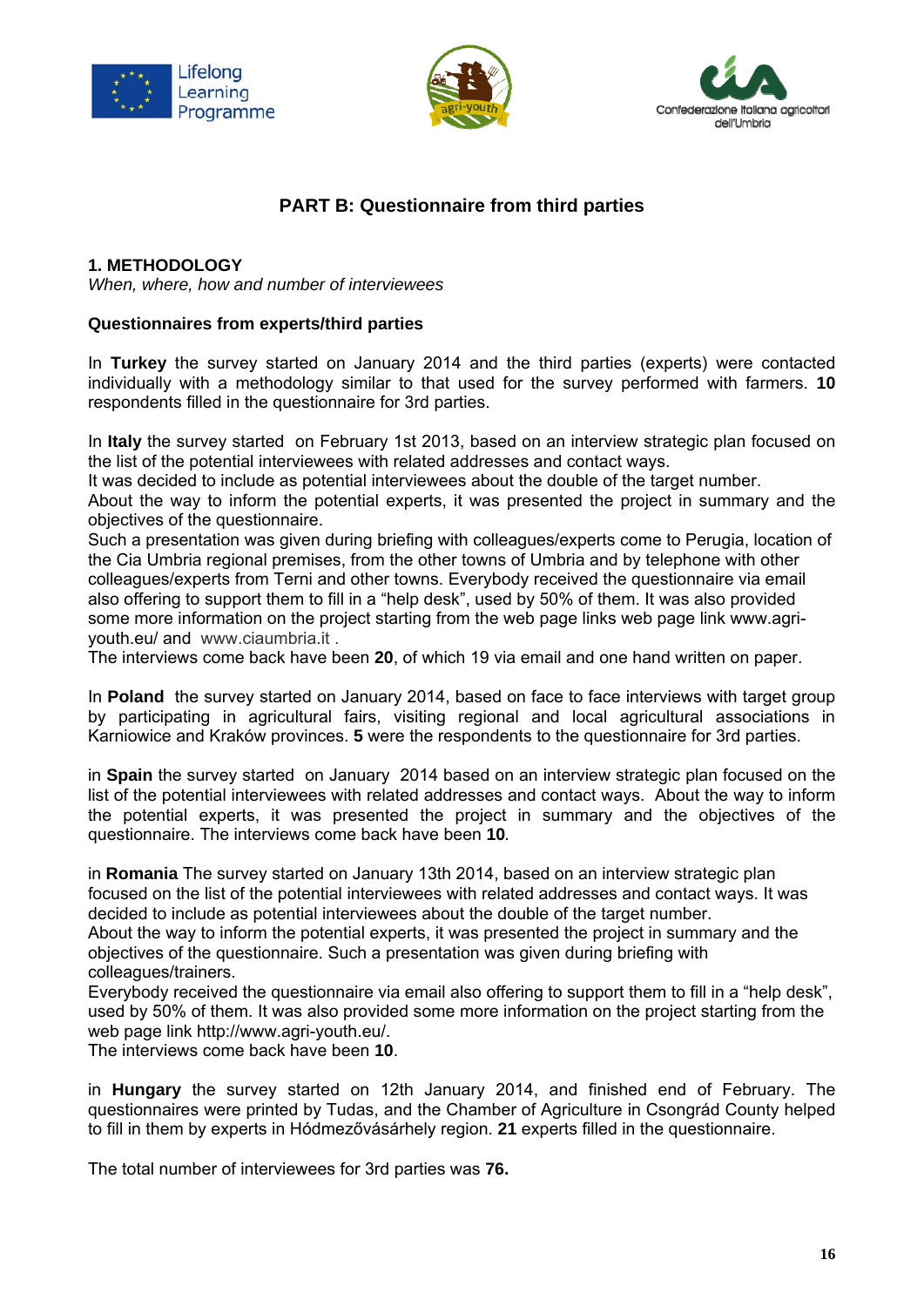





#### **2. DEMOGRAPHICS**

*Some information from the answers to questions in first part "personal data": areas of work, age, experience, gender.* 

**Table 1**, data about respondents, shows:

- in **Turkey** the respondents were 10, 3 of them women and 7 men, with an average work experience of 8,2 years. All of them are members of different associations referring to many Turkish and non public administration which worked directly with farmers. The positions in the organizations are basically executive agricultural engineers, directors, trainers and advisors. The associations are in Balikesir and Çanakkale.
- in **Italy** the respondents were 20, 9 of them women and 11 men, with an average work experience of 17 years. All of them are members of different associations referring to Italian confederation of farmers (Cia). The positions in the organizations are basically executive directors, trainers and advisors. The geographical coverage corresponds to Umbria region located in the Centre of Italy.
- in **Poland** the respondents were 5, 1 of them women and 4 men, with an average work experience of 10 years. All of them are members of different associations referring to many Polish and public administration which worked directly with farmers. The positions in the organizations are basically trainers and advisors. The associations are in Karniowice and in Kraków.
- in **Spain** the respondents were 10, 2 of them women and 8 men, with an average work experience of 12 years. All of them are members of different associations referring to many spanish asociatios and public administration whos worked directly with farmers. The positions in the organizations are basically executive directors, trainers and advisors.The geographical coverage corresponds to South of Spain.
- in **Romania** the respondents were 10, 3 of them women and 7 men, with an average work experience of 27,3 years. All of them are members of different farmers associations. The positions in the organizations are basically executive directors, trainers and advisors.The geographical coverage corresponds to west of Romania.
- in **Hungary** the respondents were 21, from the Hódmezővásárhely region, with 17,6 years average experience.

## **3. INNOVATIVE TRENDS**

*Tables and text commenting per cent rates from the responses on the most popular trends (questions 1 – 3)* 

About reasons for changes by farmers, **Table 2** (Question 1) shows:

- in **Turkey** 9 of 10 respondents (90%) focus on "to make their business more sustainable in the long term" and 8 respondents "to make their farm more profitable and to earn extra income" (80%).
- in **Italy** 15 of 20 respondents (75%) focus on diversification of income sources, 13 (65%) on sustainability and 11 (55%) on more profit. Even if with more enfasis on more profitability, that was the  $2^{nd}$  choice of farmers' sample, the three more voted items confirm those chosen by the farmers.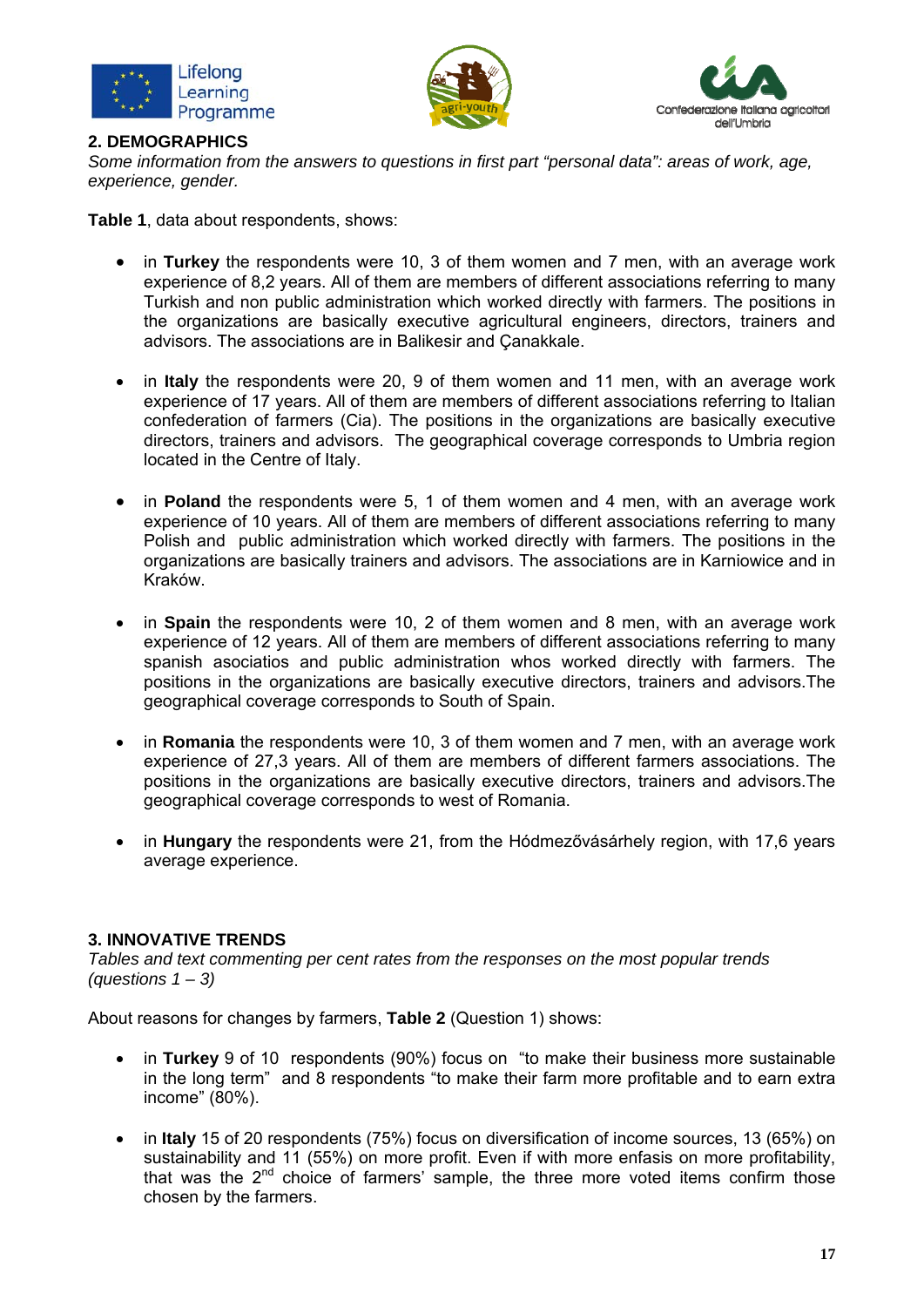





- in **Poland** 5 of 5 respondents (100%) focus on "To make the farm more profitable and to earn extra income" and 3 respondents "to diversify the sources of income, to make it more stable" and "to search for a better way of life" (60%).
- in **Spain** 9 of 10 respondents (90%) focus on to make their farm more profitable and to earn extra income; 8 respondents to diversify their sources of income, to make it more stable.
- in **Romania** 9 (90%) focus on sustainability, 6 of 10 respondents (60%) focus on diversification of income sources, and 6 (60%) on more profit.
- in **Hungary** most respondents focus on "to make the farm more profitable and to earn extra income", followed by "to diversify the sources of income, to make it more stable" and "to search for a better way of life".

About innovation of activities, **Table 3** (Question 2) shows:

- in **Turkey** "direct selling of products" is in 1st place (3,4/5) on one hand "wind energy" and "photovoltaic or solar energy production" are the less innovates activities.
- in **Italy** "nursery, gardening and landscaping" is in 1<sup>st</sup> place (4/5), then "biomass for renewable energy or composting" (3,7/5), "biodiversity protection" (3,5/5), "non food on farm activities" (3,4/5), "medicinal plants and health/nutraceutical products" and "on farm processing of traditional and quality foods" (3,3/5). In comparison with the criteria expressed by the farmers' sample the first two choices are the same, but not the others. Farmers seem to be more oriented to green economy (i.e. photovoltaic energy) on one hand and direct selling on the other hand (non food on farm activities are not taken into consideration).
- in **Poland** "organic farming (cultivations and livestock breeding)" and "biodiversity protection (seed and/or breed saving)" is in 1st place on second place "agritourism".
- in **Spain** "nursery, gardening and landscaping" is in 1st place (4/5) whilst "agritourism" and "organic farming" are considered the less innovative activities.
- in **Romania** "didactic and social farms linked to social issues of civil society" is in 1st place (5/5) with "photovoltaic or solar energy production" with the same rank. Farmers seem to be more oriented to green economy (i.e. photovoltaic energy) on one hand and direct selling on the other hand (alternative animal production are not taken into consideration).
- in **Hungary** "organic farming" (3,6), "on farm processing of traditional and quality food" (3,4) and "direct selling of products" are considered the most innovative trends.

About interest for innovative activities at local level, **Table 4** (Question 3) shows:

- in **Turkey** the most appreciated focus by the experts is "direct selling of products" (40%), followed by organic farming (30%).
- in **Italy** 12 of 20 respondents (60%) choose "medicinal plants and health/nutraceutical products" and "nursery, gardening and landscaping" as innovative activities interesting in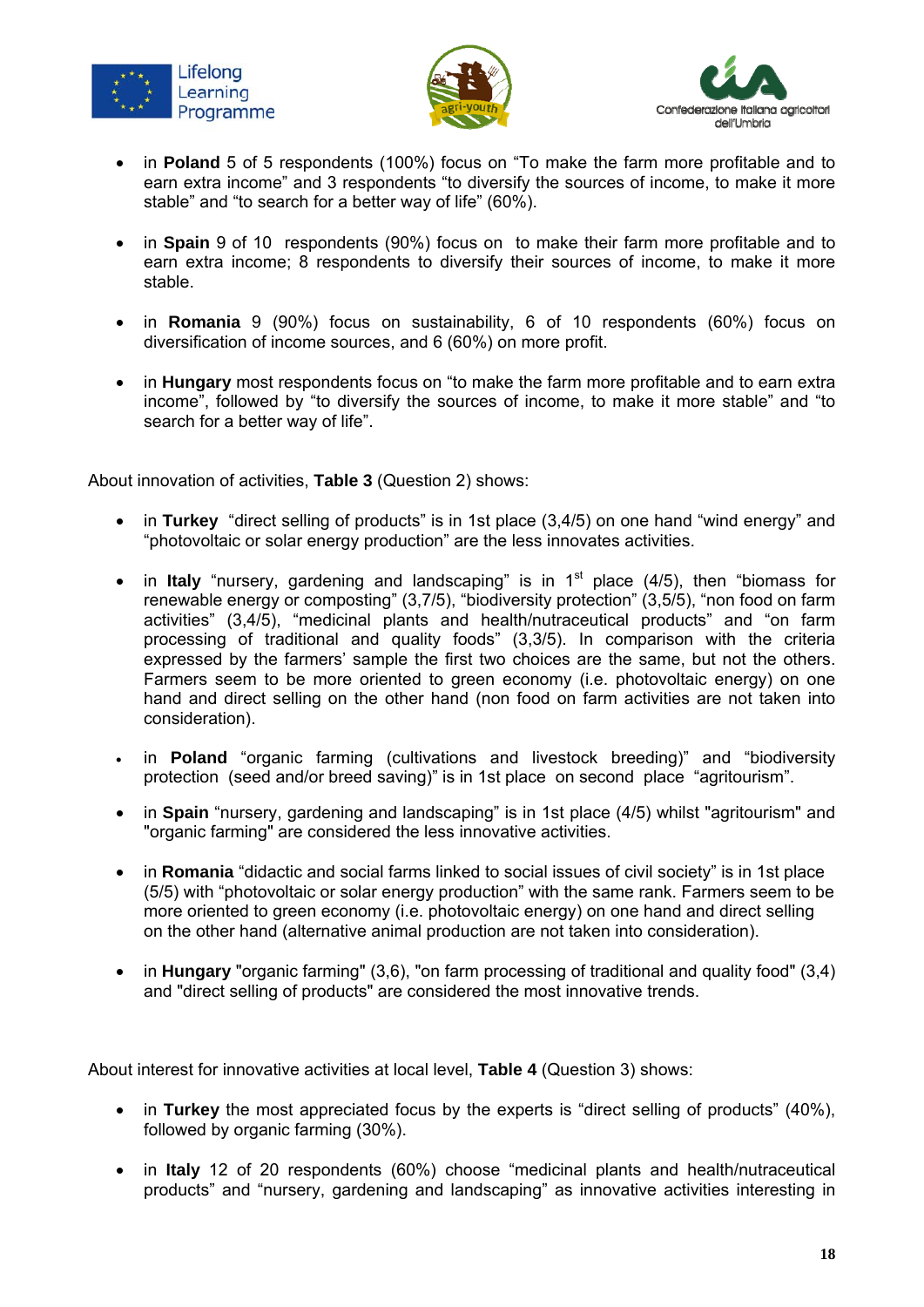





relation to own area of action, then 11 choose "organic farming" and "didactic and social farms", 10 "biodiversity protection" and "biomass for renewable energy or composting", 9 "direct selling", "outdoor, environmental and didactic tourism" and "non food on farm activities" and so on. These choices are coherent with those indicated by the farmers' sample, with exclusion of "medicinal plants and health/nutraceutical products" and "non food on farm activities" not so much appreciated by the farmers. On the contrary "photovoltaic or solar energy" strongly chosen by the farmers is not appreciated by the experts.

- in **Poland** "organic farming (cultivations and livestock breeding)" has 100% preference, followed by "biodiversity protection (seed and/or breed saving)" "agritourism" and "biomass for renewable energy or composting", 80% preferences.
- in Spain the most appreciated by the experts is "on farm processing of traditional and quality foods" (60%), whilst "photovoltaic or solar energy" and "biomass for renewable energy or composting", strongly chosen by the farmers are not appreciated by the experts.
- in **Romania** 9 of 10 respondents (90%) choose "organic farming" and 6 of 10 (60%) choose "biomass for renewable energy or composting". These choices are coherent with those indicated by the farmers' sample, with exclusion of "alternative animal production" and "non food on farm activities" not so much appreciated by the farmers. On the contrary "photovoltaic or solar energy" strongly chosen by the farmers is not appreciated b the experts.
- in **Hungary** "organic farming" and "medicinal plants and health/nutraceutical products" are the most appreciated by the experts, followed by "biodiversity protection" and "on farm processing of food products"

## **4. TRAINING NEEDS**

*Tables and text commenting per cent rates from the responses on the most popular training needs (Question 4)* 

About more requested training, **Table 5** shows:

- in **Turkey** 5 (50%) interviewees indicate "organic farming" and "wind energy", 4 (40%) "medicinal plants and health/nutraceutical products", and "alternative animal production".
- in **Italy** 14 of 20 (70%) interviewees indicate "nursery, gardening and landscaping" , 12 (60%) "medicinal plants and health/nutraceutical products", 11 (55%) "biodiversity protection", 10 (50%) "organic farming", "didactic and social farms" and "biomass for renewable energy or composting", 9 (45%) "outdoor, environmental and didactic tourism" and so on. Also in this case, "medicinal plants and health/nutraceutical products" and "biodiversity protection" are some of the most requested by the experts, but non included by the farmers, who put at the  $1<sup>st</sup>$  place "direct selling" and "photovoltaic or solar energy".
- in **Poland** 5 of 5 experts (100%) choose "organic farming" followed by "agritourism" and "biomass for renewable energy or composting" 3 of 5 (60%).
- in **Spain** 5 of 10 experts choose "on farm processing of traditional and quality foods", then "biodiversity protection" chosen by 4 of 10 (40%), followed by "organic farming", "alternative animal production" and "direct selling of products".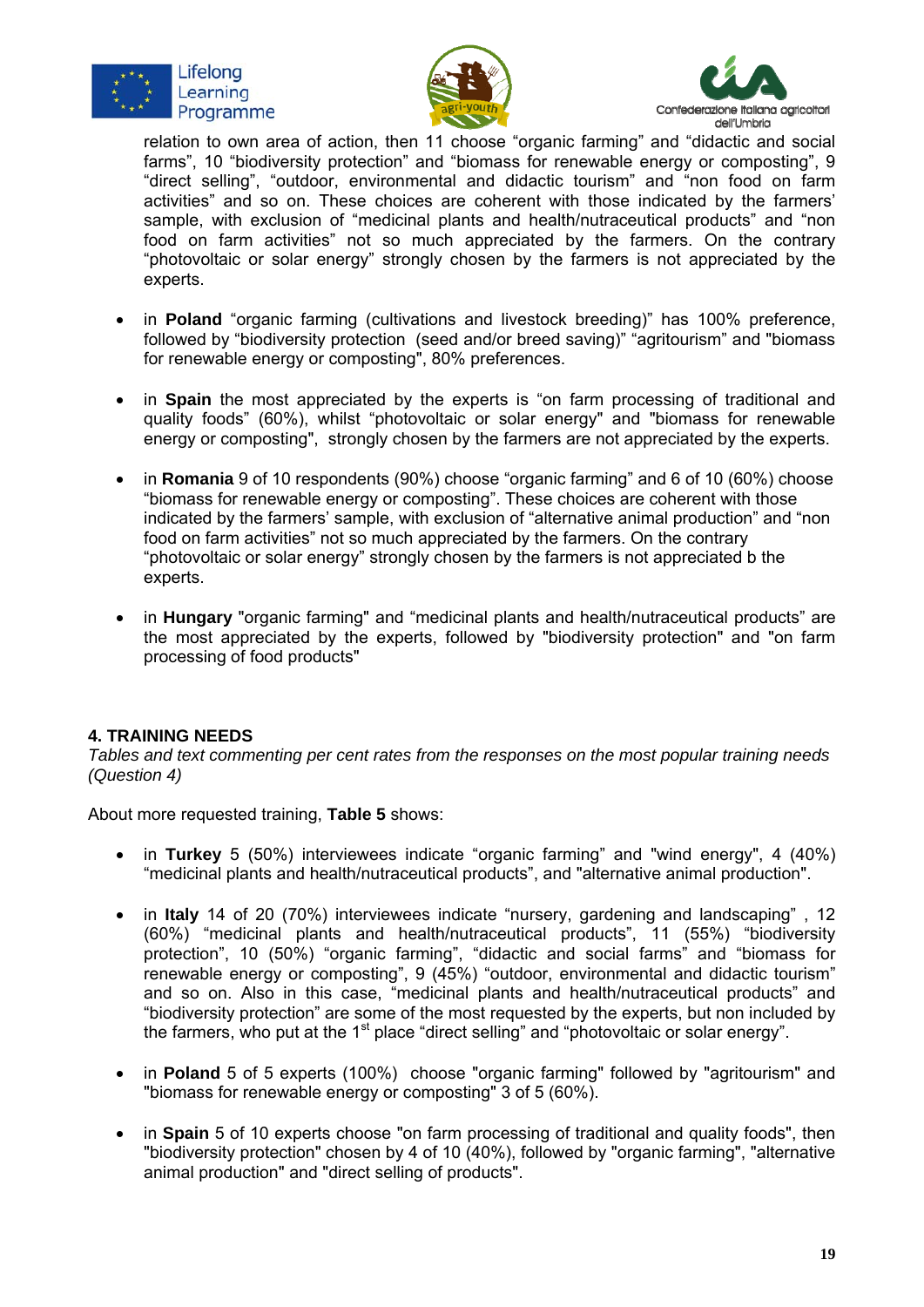





- in **Romania** 10 (100%) interviewees indicate "organic farming"; "didactic and social farms" and "biomass for renewable energy or composting are also considered in need of more training.
- in **Hungary** "medicinal plants.." is chosen by 15 of 21 experts, "organic farming" by 14 and "alternative animal production" by 10.

#### **5. MANAGEMENT**

*Tables and text commenting per cent rates from the responses on management (question 5)* 

About the most important themes for managerial attitudes, **Table 6** (Question 5) shows:

- in **Turkey** "strategic planning and business plan", "administration and bookkeeping" and "individual marketing strategies" are at the top of the list according to the experts.
- in **Italy** 14 of 20 (70%) indicate "strategic planning and business plan", then 12 (60%) indicate "use of the European structural funds", 9 (45%) "group marketing strategies", 7 (35%) "use of CAP measures", and so on. The chosen themes are similar to those mostly chosen by the farmers' sample, but with more emphasis on importance of strategic and businees planning and more marked differences between the four more voted and others less appreciated. Farmers split more their preferences.
- in **Poland** "use of the European structural funds (EAFRD, ERDF, ESF)", "administration and bookkeeping", "individual marketing strategies" and "safety at work" are considered the most important themes for managerial attitudes.
- in **Spain** 8 of 10 (80%) indicate "strategic planning and business plan" and "administration and bookkeeping"; 6 (60%) experts indicate "use of the European structural funds", 5 (50%) "use of CAP measures".
- in **Romania** 9 of 10 (90%) indicate "strategic planning and business plan", then 5 (50%) indicate "use of the European structural funds".
- in **Hungary** the most important themes are considered by the experts "strategic planning and business plan", then "relationship with banks" and "relationships with insurance companies".

#### . **6. INFORMATION AND TRAINING**

*Tables and text commenting per cent rates from the responses on information and training (6 – 7)* 

About availability of information and training, **Table 7** (Question 6) shows:

- in **Turkey** third parties give an opinion perfectly symmetrical in comparison to that provided by the farmers, since 100% of them think that information and training are completely available.
- in **Italy** third parties give an opinion perfectly symmetrical in comparison to that provided by the farmers (for 14 of 20, 70%, information and training are available; for 6 of them, 30%, not available).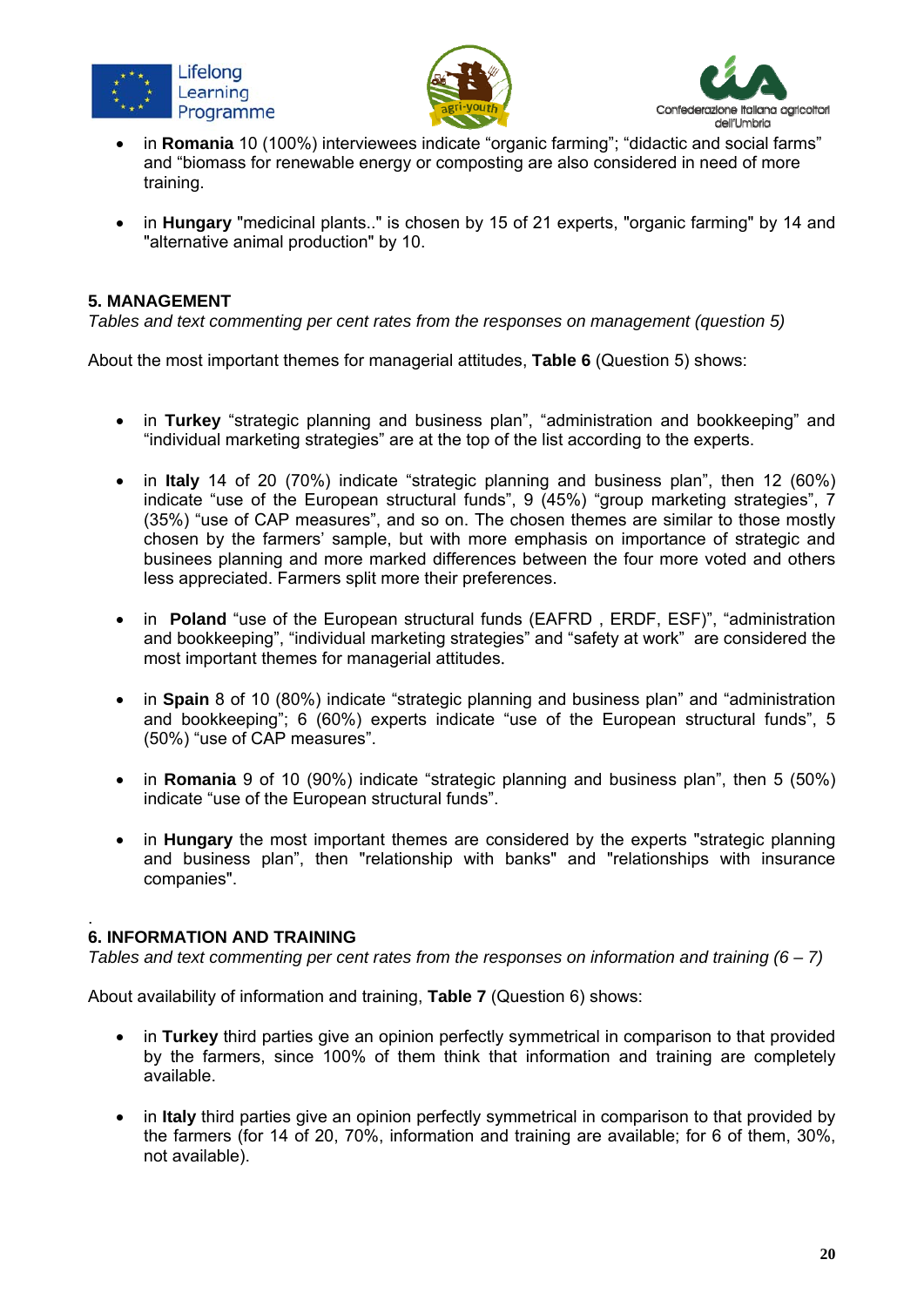





- in **Poland** third parties give an opinion more similar to that provided by the farmers; for 4 of 5 (80%) information and training are not available.
- in **Spain** third parties give an opinion even more negative to that provided by the farmers; for all of them (100%) information and training are not available.
- in **Romania** third parties give an opinion similar to that provided by the farmers; for 8 of 10 (80%) information and training are not available
- in **Hungary** third parties give an opinion similar to that provided by the farmers; for 14 of 21 (66,6%) information and training are not available

About preferred learning method, **Table 8** (Question 7) shows:

- in **Turkey** "residential courses, lasting one week" is largely the 1st choice, 8 of 10 respondents (80%), followed by "non residential courses.. ", 7 (70%).
- in Italy "learning by doing" is largely the 1<sup>st</sup> choice, 19 of 20 respondents (95%), followed by "blended methodology", 16 (80%). Other options positively evaluated by the farmers, such as "non residential courses.." and moreover "residential courses" are not appreciated by the experts.
- in **Poland** "Learning by doing, with meetings at, and visits to pilot farm(s)" is largely the 1st choice, 4 of 5 respondents (80%), followed by "Self long distance learning (offline courses via internet) ", 3 (60%).
- in **Spain** "Residential courses" is largely the 1st choice, 8 of 10 respondents (80%), followed by "non residential courses.. ", 7 (70%). Other options positively evaluated by the farmers, such as "blended methology courses.." are not appreciated by the experts.
- in **Romania** "blended methodology", 8 (80%) is largely the 1st choice followed by "learning by doing" with 6 (60%).. Other options are not appreciated by the experts.
- in **Hungary** "Learning by doing, with meetings at, and visits to pilot farm(s)" is largely the 1st choice (18 of 21), then "non residential courses.." is also appreciated (16). Also "self distance learning" is well considered (12).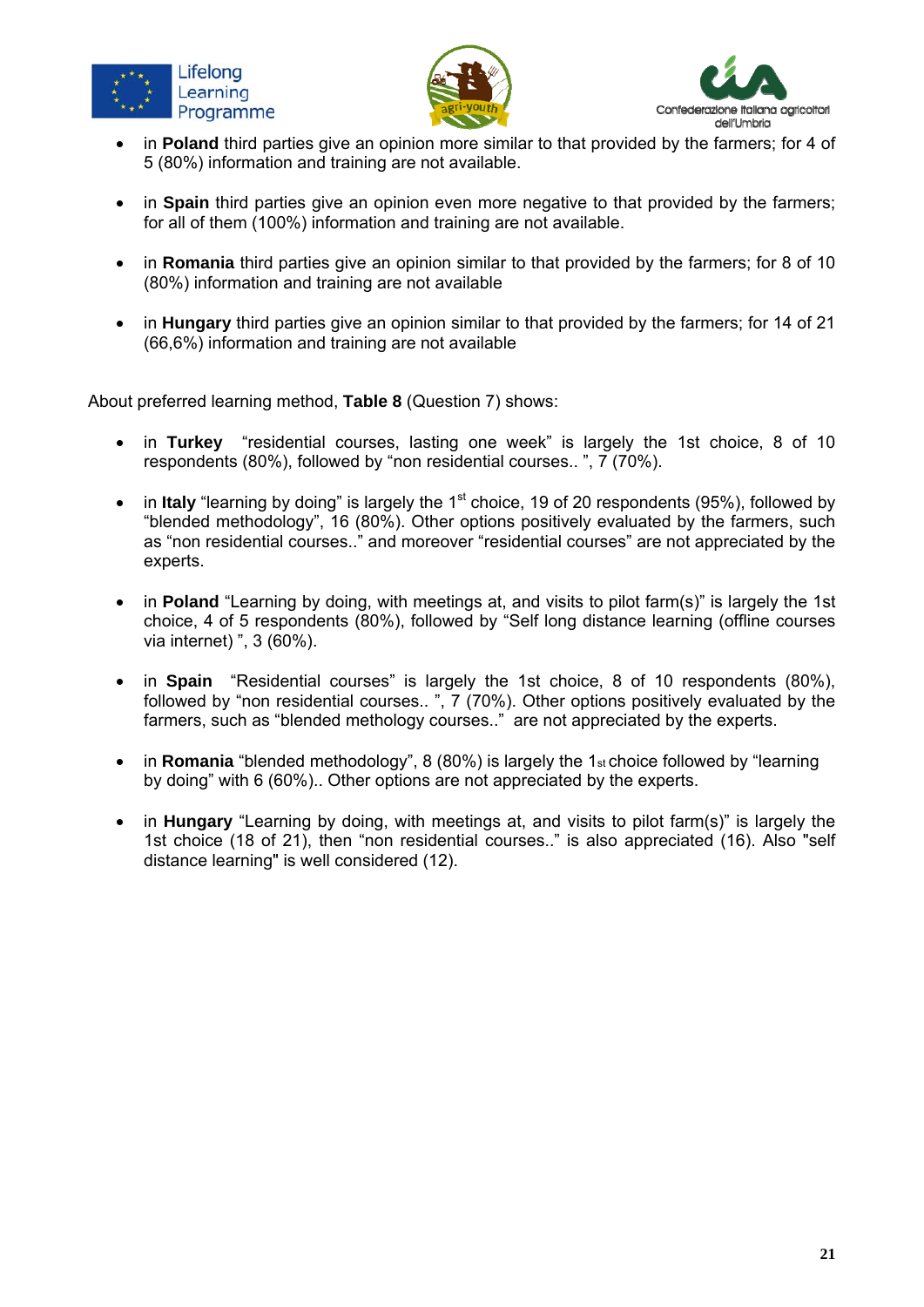





**PART C : Conclusions** 

## **1. COMPARISON WITH THE STATE-OF-THE-ART**

*(significant similarities and differences between the SOA and the survey)* 

The target groups of the AGRI-YOUTH project are very consistent with the objectives of increasing employment opportunities in rural areas. Family is in all the pountries still the main reference for labour farm organization. There is a general problem for generation change in agriculture, even if in all countries young agricultural entrepreneurs are very active. Female farmers are more and more a strong support to agriculture in all countries. The survey results go in the same way stressed by the European Commission in relation to employment issues in rural areas.

Actually in Communication from the Commission of 21 December 2006 entitled "**Employment in rural areas: closing the jobs gap**" [COM(2006) 857] from 8.5.2007 was stated: "*In order to successfully adjust production structures in the Member States, it is essential to improve competitiveness and environmental sustainability and to boost jobs and growth. The problem is that many farmers still do not have the necessary skills in terms of innovation, diversification, bioenergy production, provision of environmental services and development of local services. For this reason it is imperative to promote research and development, vocational training, advisory services and innovation*".

**Turkey** - From the conclusions of the survey in Turkey: "Type of agriculture and farmers are mostly different from European countries. However, in Turkey, agriculture and type of farmers are changing year by year because of migrations from rural areas to the big cities. Young people don't want to stay in farming . In addition of these results the AGRIYOUTH project should take into consideration of Turkish economical structure and agricultural statistics. For example, organic farming and organic products are very popular in Europe but Turkey has to do also intensive farming to meet increasing demands of young people. Other problem in agriculture in Turkey is yearly income of the people who are in agriculture."

Farmers tend to innovate for making their farms more profitable and their income more stable and experts complete this economic approach with a vision of sustainability. One of the most remarkable conclusions is the fact that **direct selling of products** , such as extra-virgin olive oil and cheese, depicts their first aim, also with a notable interest for alternative animal production and organic farming that, even if not considered interesting today by farmers is strongly suggested by experts. Marketing for direct selling is therefore as a consequence the main training needs, clearly oriented.

As to the educational level, the statistics are less optimistic than the results from the restricted group of farmers who indicated their educational level and a problem deriving from the urbanization is estrangement of youngsters to farming, with consequent generation change gap. The report also emphasized that women account as sample for the survey for 25% of the farmers.

The educational level was generally higher than the official statistics. Young and female farmers are interested in more training and information about innovative activities such as **direct selling**  and **on farm processing**, largely practised even if not for commercialization, with a view to **organic farming** from the experts.

**Italy** - The state-of-the-art of the agricultural innovative trends in Italy was focused on five main sectors: **agritourism**, also including different kind of leisure activities (environmental, outdoor, active, didactic and social tourism); **organic farming** and **animal production**; **quality food processing from farm products**; use of **renewable energy sources** for energy, heating, composting; **nursery, gardening and landscaping**, that is intended as an alternative to intensive farming and industrial crops.

This framework for multifunctional activities aiming at increasing sustainability and competitiveness of farming is confirmed in the responses to the questionnaires addressed to farmers and experts. Very important in this area is the role of female entrepreneurship, young farmers are also very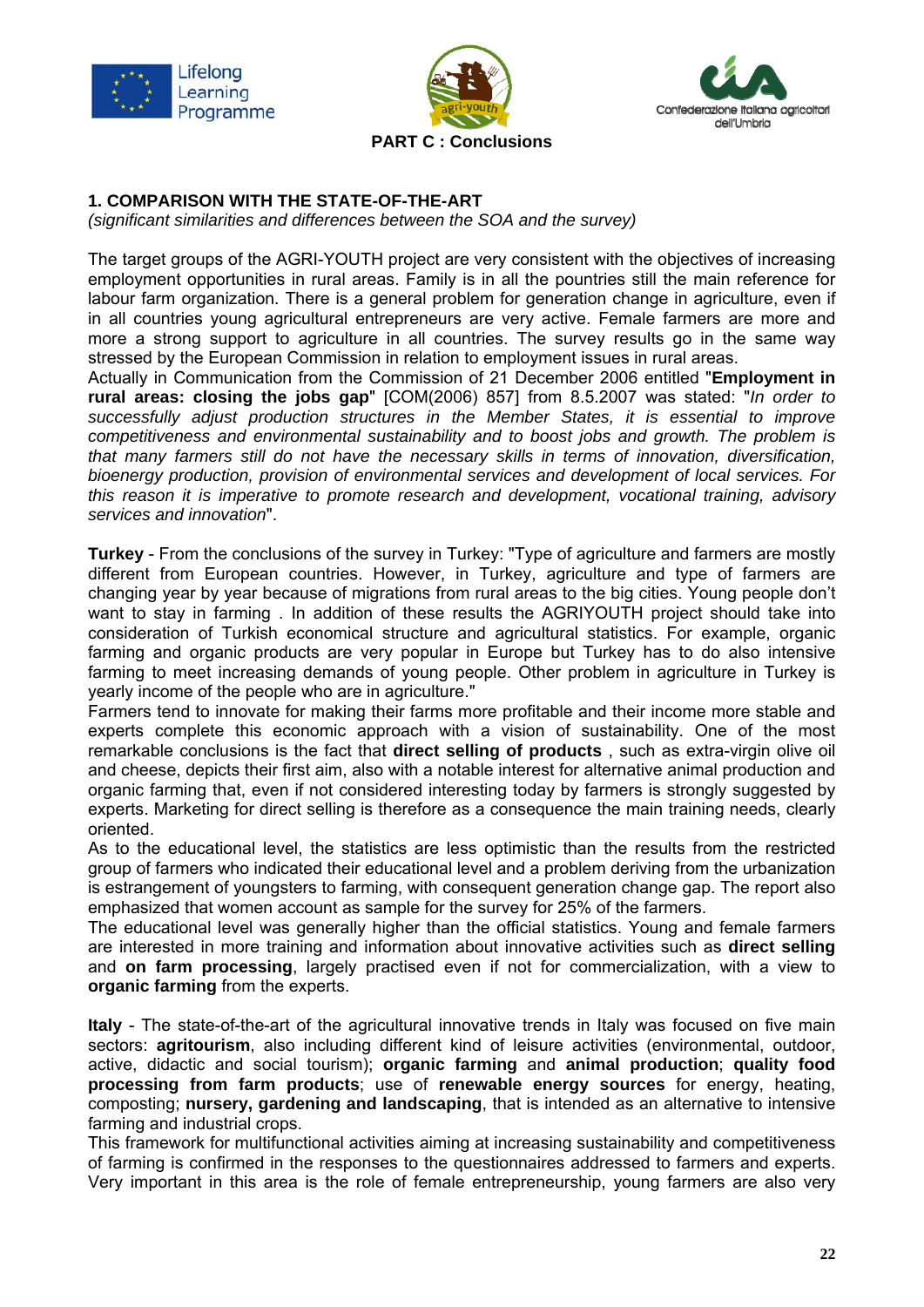





engaged in this kind of multifunctional innovative trends, as well as entrepreneurs from other work activities.

Effective and user friendly training in farm management and innovative multifunctional activities is requested by farmers and recommended by experts, as a conclusion of the survey in Italy, without significant differences in coherence with the state-of-the-art report.

**Organic farming** is confirmed as one of the most successful innovative trends in agriculture since more than 40 years in Italy.

**Agritourism** is also confirmed as a sector in expansion with further expected development in specific activities such as didactic open farms, social farms, services for outdoor and environmental tourism, but not considered so innovative anymore. Many farm stays also offer sports, recreation and cultural activities. Special laws have been created to license farm stays and fix quality standards for accommodation, with related training needs. Many of the agrotourism farms are also licensed for food service, linked in this way to traditonal recipes, food processing and direct selling at farm by offering tasting of own farm products.

**Nursery, gardening and landscaping** are also highly appreciated as innovative trends developed by farmers mostly coming from industrial crop or tobacco production and specialized in ornamental plant, fruit growing or market gardening, also offering services for garden design and maintenance, park and landscape design for private and public customers.

The **green economy**, based on activities respecting environmental measures, mainly addressed to production of energy from renewable energy sources (RES) is increasing in interest and performances in the framework of the most innovative farms, as more sustainable and integrated with extra-incomes. In agriculture the green economy has started to involve more and more farms in all the main typologies of sources: biomass, biogas, bio-fuels, solar thermal and photovoltaic energy, wind energy. Limitations of land occupation with photovoltaic panels and wind mills have arrived in some EU countries since a couple of years due to landscape protection. Training in this framework is requested by farmers as an highly appreciated integration of knowledge and skills.

**Poland** - The state of the art addressed the need for multi-funtional production systems to combine organic farming, agritourism and renewable energy to the farming sytsem. Some additional activities like promotion of food production on the farm are associated to the main aim from the sample of farmers and experts that is for **organic farming**.

These concerns were touched upon by the farmers and experts who also are concerned about sustainability and competitiveness in farming as well as a competitive approach of their farms.

As to the educational level, the state of the art was less optimistic than the results from the restricted group of farmers who indicated their educational level. The report also emphasized that women account for one third of the farmers. In the analysis of the data, we have a sample where almost 50% were female. The educational level was generally higher, but still reflected more or less the statistics.

The young, women and new entrant respondents are also interested in more training and information about innovative activities such as **organic farming** and **direct selling**.

This apporach is specifically oriented to crops and vegetable production, so that the organic farming module can be oriented to this kind of specific farming sector.

**Spain** - What is consistent between the state of the art document and the results of the survey is that there is a widespread need and want for improved productivity of farms, accompanied by environmental protection and biodiversity conservation in the sector in order to secure sustainable food production, both economically and environmentally, in Europe.

A big difference however, is the particular focus of respondents on the need for increased profitability – the number one concern – over the need for increased sustainability.

However, largely the trends outlined in the state of the art document are mirrored by the responses to the survey: farmers want increased productivity and efficiency in order to secure competitiveness, and they are aware that this is down to implementing innovative activities in order to increase outputs without increasing inputs.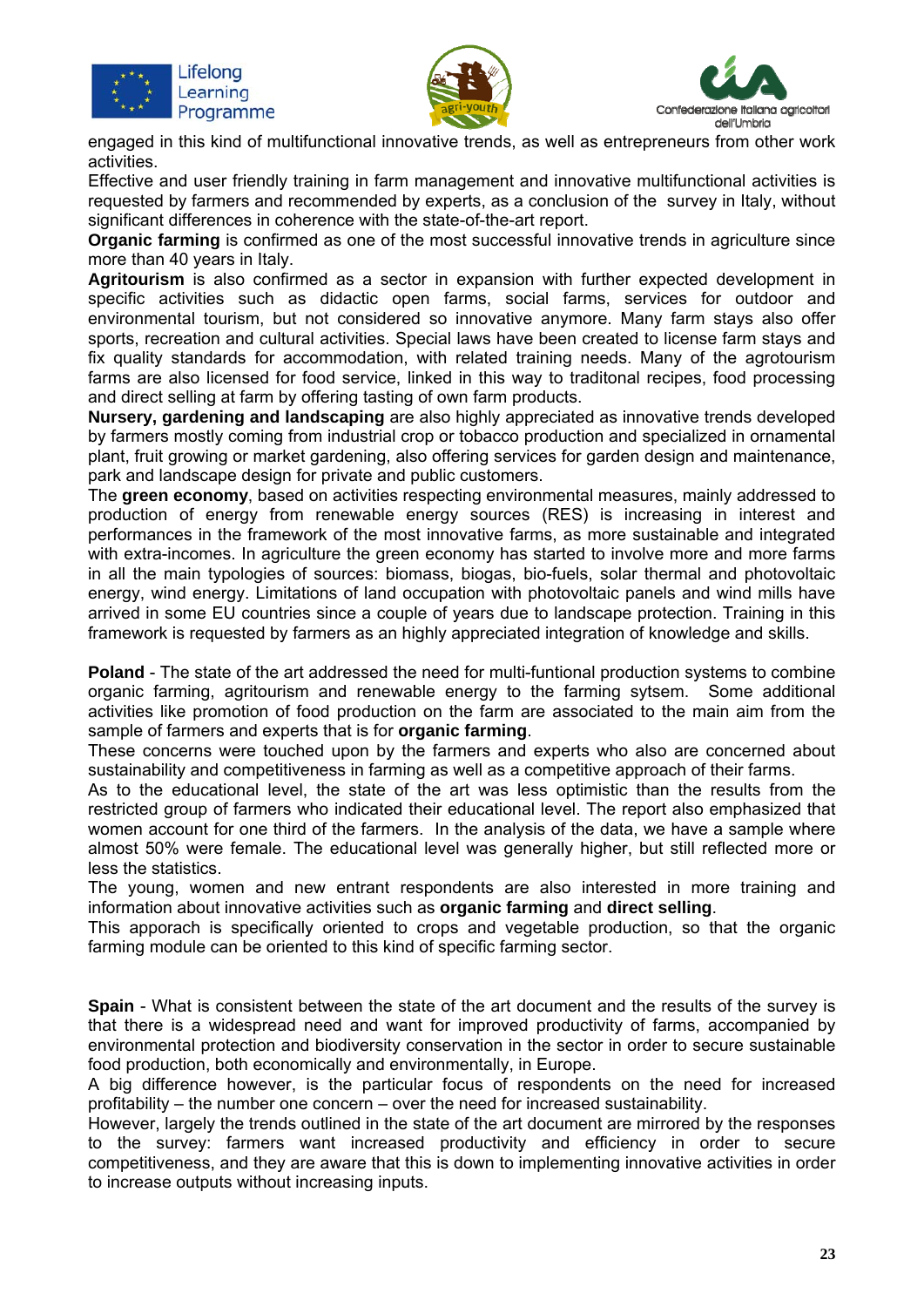





It should also be noted that respondents are willing to start a secondary activity on their farm if it means it is to increase their financial security.

**Agritourism** is considered as an opportunity to be developed and is at the first place for innovation and training needs. Many of the agritourism farms can aspire to be licensed for food service, linked in this way to traditonal recipes, food processing and direct selling at farm by offering tasting of own farm products.

**Romania** - Romanian agriculture is developing fast in terms of technology and knowledge. Although big farms have better access to funds and are able to make profit , small farms (family farms) are not so well prepared for future agricultural needs and opportunities. AGRI-YOUTH is to be considered therefore the perfect program for young, present or future farmers, for the women that want to create a better life for themselves. Although information about agriculture can be found and accessed in Romania, all interviewees responded that a better information and training, especially in the new and innovative agricultural trends, is required. The majority of the targeted profiles by have access to internet but most of them suggested the use of mix techniques of teaching, online courses and offline meetings. The main aim for innovation and training needs is **agritourism** as an opportunity and a sector in expansion with further expected development in specific activities such as didactic open farms, social farms, services for outdoor and environmental tourism. Many farm stays also could offer sports, recreation and cultural activities. Medicinal plants and nutraceutical products could be also addressed to this kind of health oriented agritourism.

**Hungary** - The Hungarian sample was well balanced between young and female farmers included in the general sample, with average age therefore lower and education level higher than from the statistics. The combined methodology seems to be the most adequate in correspondence to preferences given to internal short training courses and attitude to use of internet technologies, even if limited by digital divide in the rural areas.

Even if Hungarian agriculture was traditionally oriented to conventional and industrial farming, **organic farming and biodiversity protection** was the first choice both for innovative activities and training needs, from farmers' and experts' survey.

Organic farming is also oriented to animal production since price differences for commercial categories such as meat and eggs compared to the correspondent conventional products are not so big as for vegetables with consequent interest of the internal market oriented to health products. This apporach is specifically oriented to animal production, so that the organic farming module can be oriented to this kind of specific farming sector.

#### **2. CONCLUSIONS AND RECOMMENDATIONS**

*(also including suggestions for training needs from innovative trends for young, female and second chance farmers)* 

From the previous analysis with comparison between the state-of-the-art report and training need analysis report farming innovative trends were effectively outlined and characterized.

The methodology for training supply is mostly oriented to get **learning by doing apprenticeship** and **work shadowing**. Traditional classroom and self long distance learning are not considered, as one the opposite of another, effective and user friendly; the second one also disadvantaged because of still existing digital divide in rural areas.

It is interesting that farmers are favourable to both **learning by doing with meetings** and **visits to pilot farms**,and **non residential courses with lectures spread over several weeks or months**.

It means training consistent with time scarceness as well as meetings shared with other farmers for a short, one week full immersion are highly appreciated.

A **well tailored user friendly course** is therefore intended as a wise blend of **limited theoretical approach** to set up the main themes in a very short and effective way, a **large learning by doing time spending**, compared to a limited whole course, with **involvement of experts and**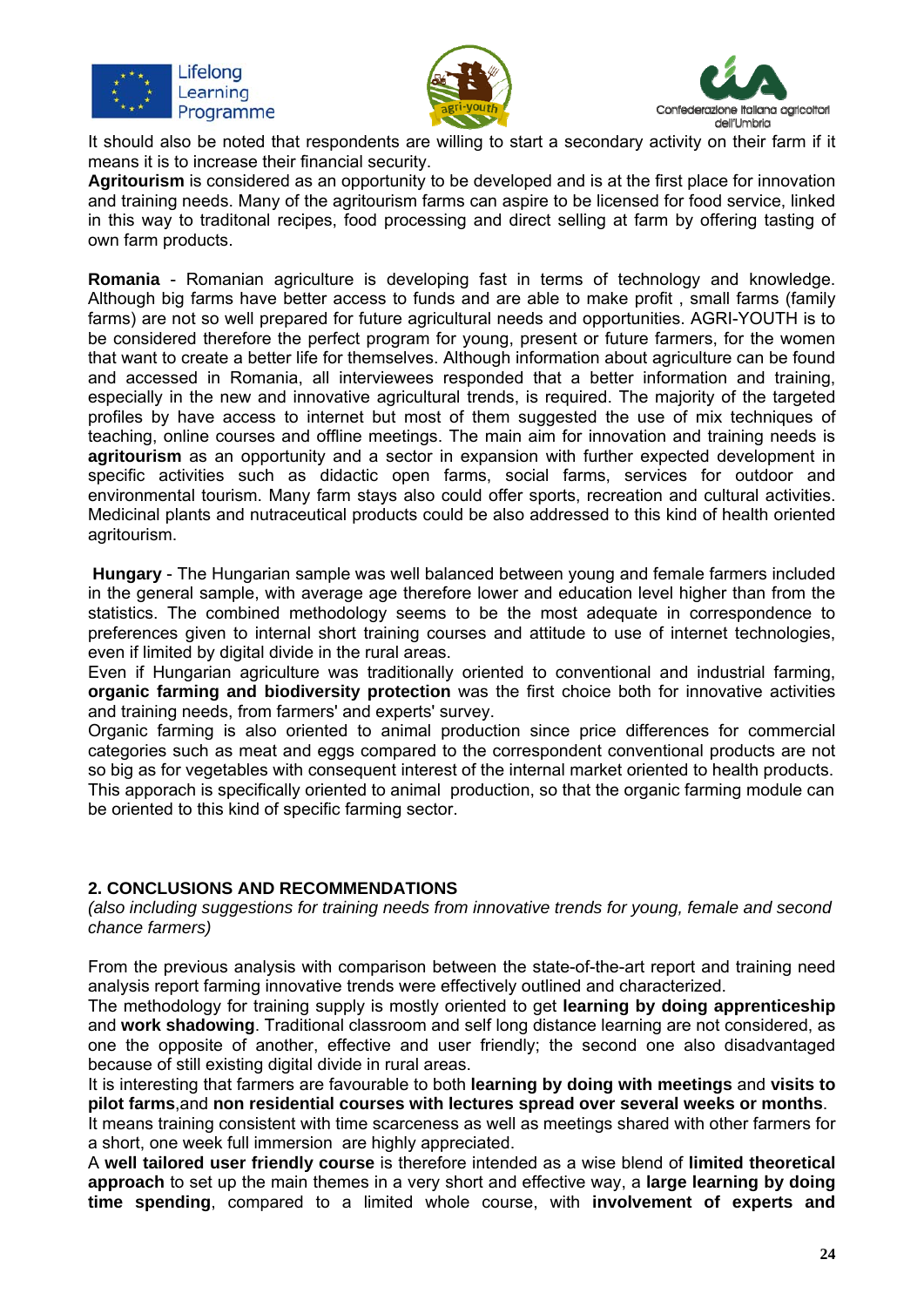





**simultaneous active participation of an experienced and successful farmer and interactive training modules also involving trainees in discussions based on real problem setting and solving from case studies**.

Contents suitable for training in the agriculture sector transferable within the EU Member States, are to be designed in coherence with the **European Qualifications Framework**.

So a special attention to the EQF standards has to be paid during the implementation of the AGRI-YOUTH training curriculum.

It is interesting that farmers are favourable to both **non residential courses with lectures spread over several weeks or months** and **residential courses lasting one week**, but they could have problems in transport to reach these training centres.

A **well tailored user friendly distance learning course** is therefore considered as a wise blend with **limited theoretical approach** to address the main themes in a very short and effective way, and **learning by doing through testing, individual work and completion of case studies**. We believe that off-line training could be effective alternative for new entrants, young farmers and women farmers with considerable challenges for time away from family.

#### **3. SUGGESTED TASK SHARING WITHIN THE PARTNERSHIP BASED ON TRAINING NEEDS REPORT**

Even if limited for a well-founded statistic analysis, the report from the questionnaires hilights the opportunities given by the new innovative trends and training for farmers.

The target group of the AGRI-YOUTH project, young and female farmers, but also emerging agricultural entrepreneurs from other sectors, shows to be particularly attracted by this kind of innovative themes and training and suitable to start, improve and network new work and development opportunities in rural areas.

Starting from the same target groups the demographic data are similar for age and gender, as well as for kind of education, even if there are different depending of different school structure in the six target countries.

The most appreciated themes are similar in the six target countries, with more focus on direct selling of products and food processing in Turkey, renewable energy sources linked to farm management in Italy, agritourism in Spain and Romania, and organic farming in Poland and Hungary.

Renewable energy sources are considered in all the target countries a suitable approach for all kind of innovative trends in agriculture.

From the final transnational report a specific focus is addressed to sustainability and competitiveness as fundamental issues for farming in the European Union, even if a critical point is emphasized on well balanced policies enabling farmers to get results by combining theese two main issues.

As a consequence the European policies and funds for a common agriculture are considered by a great majority of the respondents strategic, but doubts about effectiveness of the new CAP are also stressed.

Education and training in agriculture are considered generally very important for the development of work opportunities in rural areas, but availability of information on training courses and guidance to technical assistance are not considered easily to be found.

Combined training based on short and well designed theoretical courses and large learning by doing from farm apprenticeships on practical themes and works is the most appreciated learning framework.

Opportunities of placements and residential internships are also very well rated, possibly without continuous staying due to time scarceness.

This is also stressed from the transnational report, in which exchange and mobility opportunities are highlighted.

The modern Information and Communication Technologies are considered absolutely necessary, but with remarks to digital divide problems, that's why the only long distance learning and online training courses are not so successful in the opinion of the respondents.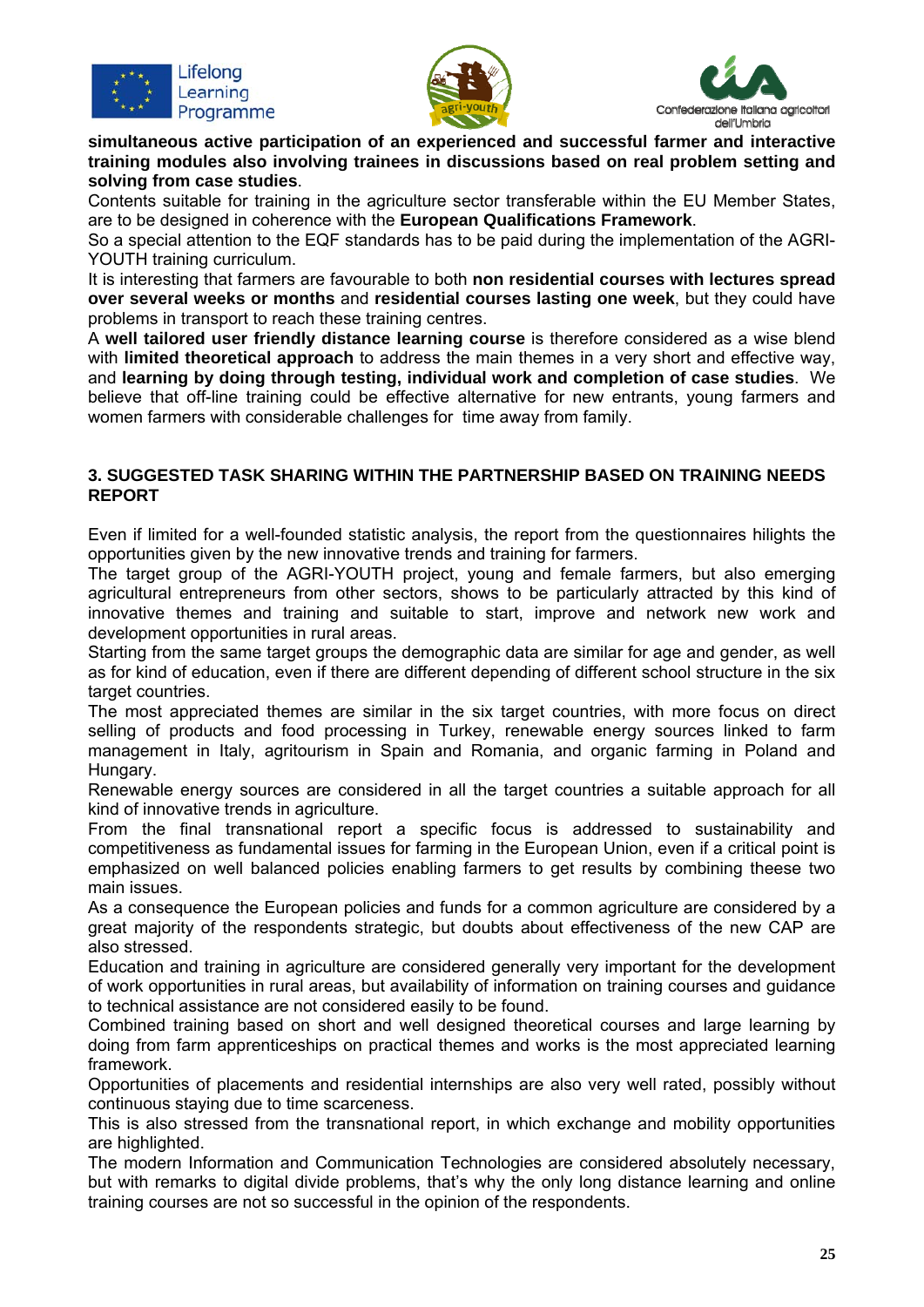





The European Qualifications Framework are considered in all of the six target countries necessary to define the level of difficulty and competence for each module.

As a consequence, the AGRI-YOUTH teaching materials should be combined of short theoretical introduction to each course, available both online and off-line, and technical cards on each specialistic farming process, duly but shortly described and completed with related competencies. The online model will be designed interactive with a sequence of answer/response enabling the user to improve progressively own competence and obtain the relevant level certification after having successfully performed the relevant tests (from level 1, as an introductory level, through level 2 and 3, up to level 4, for the business plan, with certificate release from the training system). The innovative trends for agriculture suitable for the AGRI-YOUTH project to be developed by the partners should be:

- **in Turkey on farm food processing and direct selling (Module 1)**;
- **in Italy farm management for biomass and renewable energy sources (Module 2);**
- **in Poland organic farming crops and biodiversity protection (Module 3)**;
- **in Spain**, **agritourism and on farm food services (Module 4);**
- **in Romania, agritourism and didactic farms (Module 5);**
- **in Hungary, organic farming for for animal production and biodiversity protection (Module 6).**

A common power point template with distinguished colours will be provided by Cia Umbria, modified by the coordinator, discussed with all partners and approved (by end June 2014) The slides constituting each technical module will be limited to 50, with 20 lines maximum each slide, title size 20 and text size 14, font Arial (20 slides for Level 2 and 30 slides for Level 3, plus 10

slides tests at the end of each Module). An introduction to the course with admission test (Level 1) made of 5 slides will be provided to start any technical Module. In this way the total number of slides will be 75 each module. A short guide to the course will be also provided.

Certificates of level 2, 3 and 4 will be provided to the users who successfully completed a module.

All the partners will collaborate to improve the contents and make them suitable for all the countries. All the training materials will be translated from English, as vehicular language into the national languages.

**CAP updated measures on good agricultural practices, conditionality and animal welfare** will be a transversal theme related to the technical courses.

Two significant **case studies** will be provided and duly presented, based on a template with production process descriptions and related competencies, also including pictures and, if available, short videoclips, by each partner for each module, as samples of reference to the relevant modules (**Case study library**). A reference to key words will allow to jump from a case study to another and to contents of the course.

A **Business plan platform** will be provided as an excel scheme by Cia Umbria and improved by the University of Canakkale and Balikesir, also with an explanation in power point on strategic and business planning and safety at work. When a business plan will be completed a Level four will be released and, after evaluation by the Governing Board of the project, published in the case study library.

The user friendly **design, deployment and implementation of the new teaching materials**, for online, off-line, class lessons and practical internship, will be provided by the coordinator.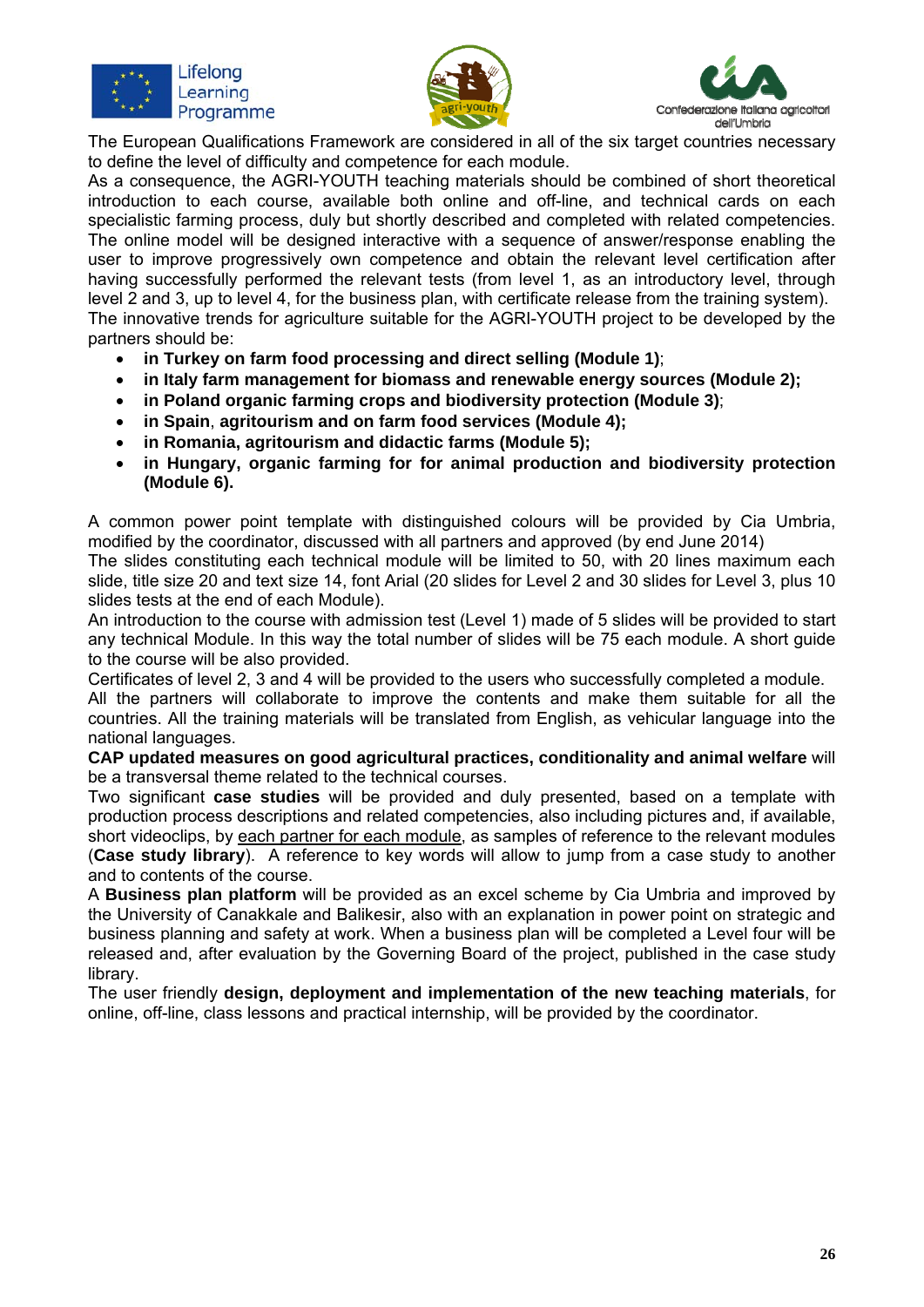





#### **3. REFERENCES AND WEBSITES**

*List of articles, books, documents and websites about training needs, training programs, technical curricula, etc..* 

Aguglia L., Henke R. e Salvioni C. (2008) (a cura di), Multifunctional agriculture . Entrepreneurial behaviours and strategies in the search for diversification., Studi & Ricerche INEA, Edizioni Scientifiche Italiane, Napoli.

Arbury et al. The Complete Book of Plant Propagation. Mitchell Beazley (1998)

Caggiano M., Giaré F., Vignali F. (2009) Vite contadine – storie dal mondo agricolo e rurale, INEA, Roma.

Cagliero R., Novelli S. (2012) Giovani e senilizzazione nel Censimento dell'agricoltura, Agriregionieuropa, 8, 31, Dicembre.

Canalicchio M., Hausmann C., Sposicchi A. CIPA-AT Umbria. Manuale informativo per l'operatore agrituristico , GAL Eugubino Gualdese Perugino (2001)

Canalicchio M., Montagnoli L. , Boggia A., Cortina C., Paolotti L., Pitteri A., Rocchi L., Eijgelaar E., Peeters P., Nawijn J., Peeters P., Hammerl M., Jablonski S. Manual on excellence of Lake tourism in Europe. (2011) ISBN 978-88-87652-25-3

Çelik K., ..Demir E., ..Timmers B.,..Mucsi I., De Koninck K.,..Canalicchio M., Amoroso A., Gardi T., Dimacz M.,. The Beekeeper's Handbook (2012) ISBN 978-605-4613-45-8

Covas, A. e M.Covas. (2011). A Grande Transição Pluralidade e Diversidade no Mundo Rural. Edições Coibri, Lisboa.

DG Agriculture and Rural Development (2006) The handbook on common monitoring and evaluation Framework, EU Commission, Brussels.

de Mello, Luis and S. Guichard (Co-ord.) (2013). "Better Policies" Portugal Reforming the State to Promote Growth May 2013. Downloaded January 2013 from www.oecd.org/portugal.

Dixie G., Horticultural Marketing, Marketing Extension Guide 5, FAO, Rome, 2007.

EU Agricultural Economic Brief No. 6

GENERATIONAL RENEWAL IN EU AGRICULTURE: STATISTICAL BACKGROUND

http://ec.europa.eu/agriculture/rural-area-economics/briefs/pdf/06\_en.pdf

FARM STRUCTURE – HISTORICAL RESULTS SURVEYS FROM 1966/67 to 1997 October 2000 Edition

http://epp.eurostat.ec.europa.eu/cache/ITY\_OFFPUB/KS-27-00-742/EN/KS-27-00-742-EN.PDF

European Foundation for the Improvement of Living and Working Conditions (2011) Shifts in the job structure in Europe during the Great Recession

EU-Commission (2000), Directorate-General for Agriculture: Agenda 2000 – A CAP for the future

European Commission (2008), Other gainful activities: pluriactivity and farm diversification in EU 27, Brussels EC Ed.

European Commission (2012) Joint Report of the Council and the Commission on the implementation of the Strategic Framework for European cooperation in education and training (ET 2020) 'Education and Training in a smart, sustainable and inclusive Europe'

European Commission (2012) Agricultural Knowledge and Innovation Systems in Transition – a reflection paper

Eurostat, Farm Structure Survey 2007

http://epp.eurostat.ec.europa.eu/cache/ITY\_OFFPUB/KS-ED-07-002/EN/KS-ED-07-002-EN.PDF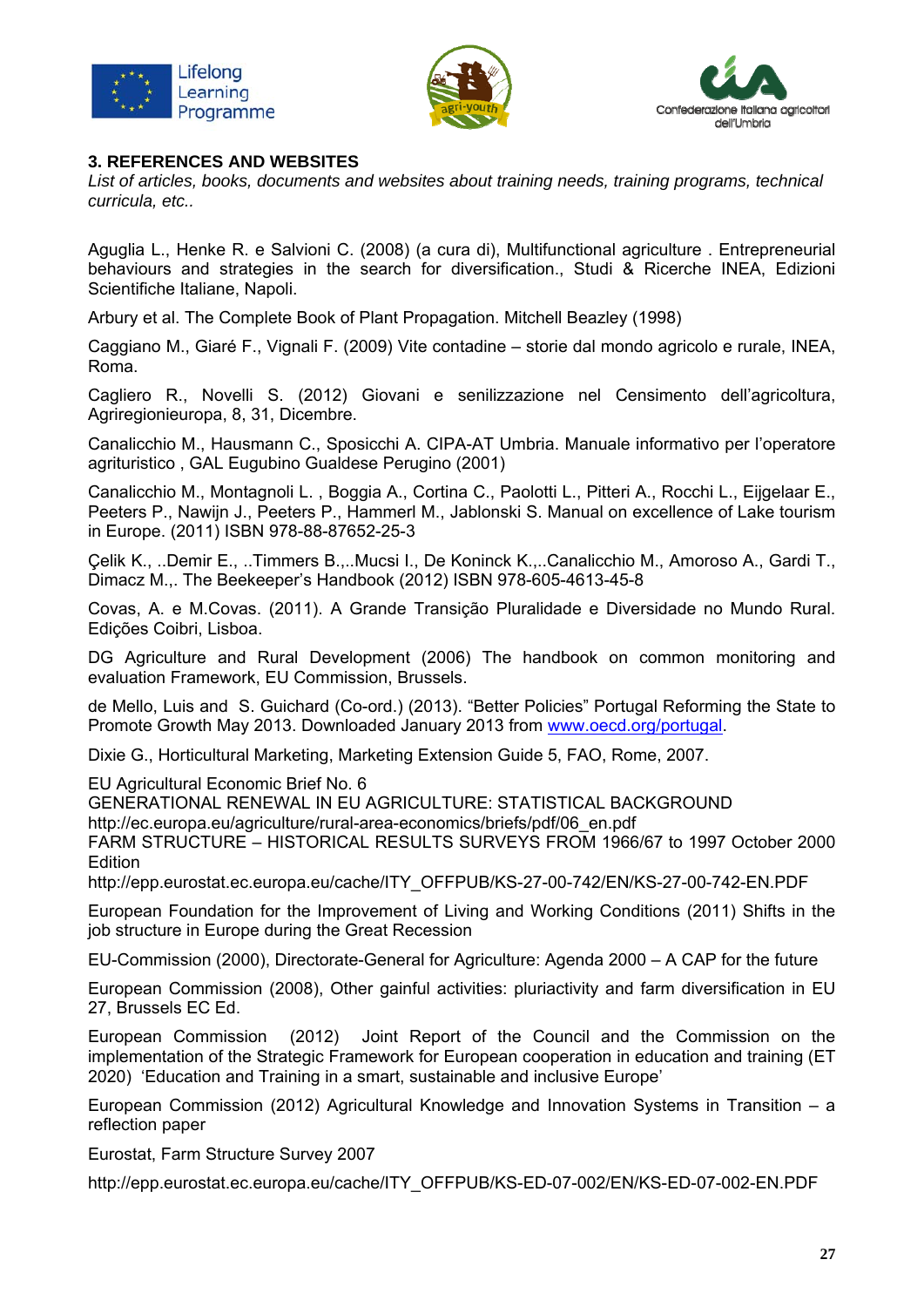





Eurostat, Farm Structure Survey 2010

http://epp.eurostat.ec.europa.eu/statistics\_explained/index.php/Agricultural\_census\_2010\_-\_main\_results

Farrell, M., Mahon, M. and J. McDagh. (2012). Aa a Return Migration Destination. *European Countryside*. 1-2012:31-44.

Francisco, M. (2007). A Ecoimigração: Uma Dinâmica Migratória para Espaço Rural. Em Dentinho, T. e O. Rodrigues (Eds.). Periferias e Espaços Rurais: Comunicações do II Congresso de Estudos Rurais. S. João do Estoril:PRINCIPIA. pp. 333-342.

Gold, M.V. 1999. USDA National Agriculture Library. Beltsville, MD. "Sustainable Agriculture: Definitions and Terms".

Hanrahan, Sh., 2007. Women working off the farm: a case of economic citizenship? Vol.(13) Gender Regimes, Citizen Participation and Rural Restructuring in T. Marsden (ed.), Research in Rural Sociology and Development, Bettina B. Bock, pp. 115 – 142

Hausmann C. (a cura di) Marketing & strade del vino. In viaggio tra saperi e sapori. Agra (2005)

Horlings, I., Tops, P., , Ostaaijen, J., 2009. Regimes and vital coalitions in rural–urban regions in the Netherlands.Ch.8 Vol.(14) Beyond the Rural-Urban Divide: Cross-Continental Perspectives on the Differentiated Countryside and its Regulation in Andersson K., Lehtol, M., Eklund, E.., Salmi, P., (ed.), Research in Rural Sociology and Development, pp. 191 – 220

http://ec.europa.eu/education/lifelong-learning-programme/ldv\_en.htm

http://seta.servizicia.it/

Prodotti formativi : Gli scenari dell'Agricoltura; Manuale di corretta prassi igienica; Rapporto di lavoro in agricoltura; Fiscalità in agricoltura; Condizionalità; Multifunzionalità; Business Plan.

Materiale didattico Ipertestuale in uso gratuito : Turismo Rurale Emilia Romagna; Imprenditore Agrituristico; Mercato e promozione dell'attività agrituristica; Edilizia rurale; Ospitalità ed animazione nell'azienda agrituristica; Ristorazione nell'agriturismo; Agriturismo equestre; Allevamento degli ungulati; Allevare il fagiano; Allevare la lepre.

http://www.ciaumbria.cia.it/naturaliter/ (Naturaliter project)

http://www.learning-innovations.eu/sites/learning-

innovations.eu/files/2013/presentations/LINQ\_2013\_Session\_Blue\_1\_RURALITER.pdf

(RURAL/ITER presentation to the LINQ 2013 International Conference Rome, May 16<sup>th</sup> /17<sup>th</sup> 2013)

http://www.cia.it

http://www.turismoverde.it

http://www.donneincampo.it

http://www.agia.it

http://www.agricolturavita.it/cipat/

http://www.cia.it/anabio/

Ievoli C. (a cura di) Percorsi multifunzionali in agricoltura: agricoltura e servizi del verde e del territorio. Quaderni Nemeton 2010.

Ievoli C. (a cura di) I servizi agricoli tra paesaggio e mercato. Editrice Compositori Bologna 2009.

INE. (2011). Recenseamento Agrícola Análise dos Principais Resultados.INE, Lisboa.

INEA - Oiga (2003) Insediamento e permanenza dei giovani in agricoltura., Rapporto 2001/2002, Roma.

INEA - Oiga (2005) Insediamento e permanenza dei giovani in agricoltura. Gli interventi a favore dei giovani agricoltori. Rapporto2003/2004, INEA, Roma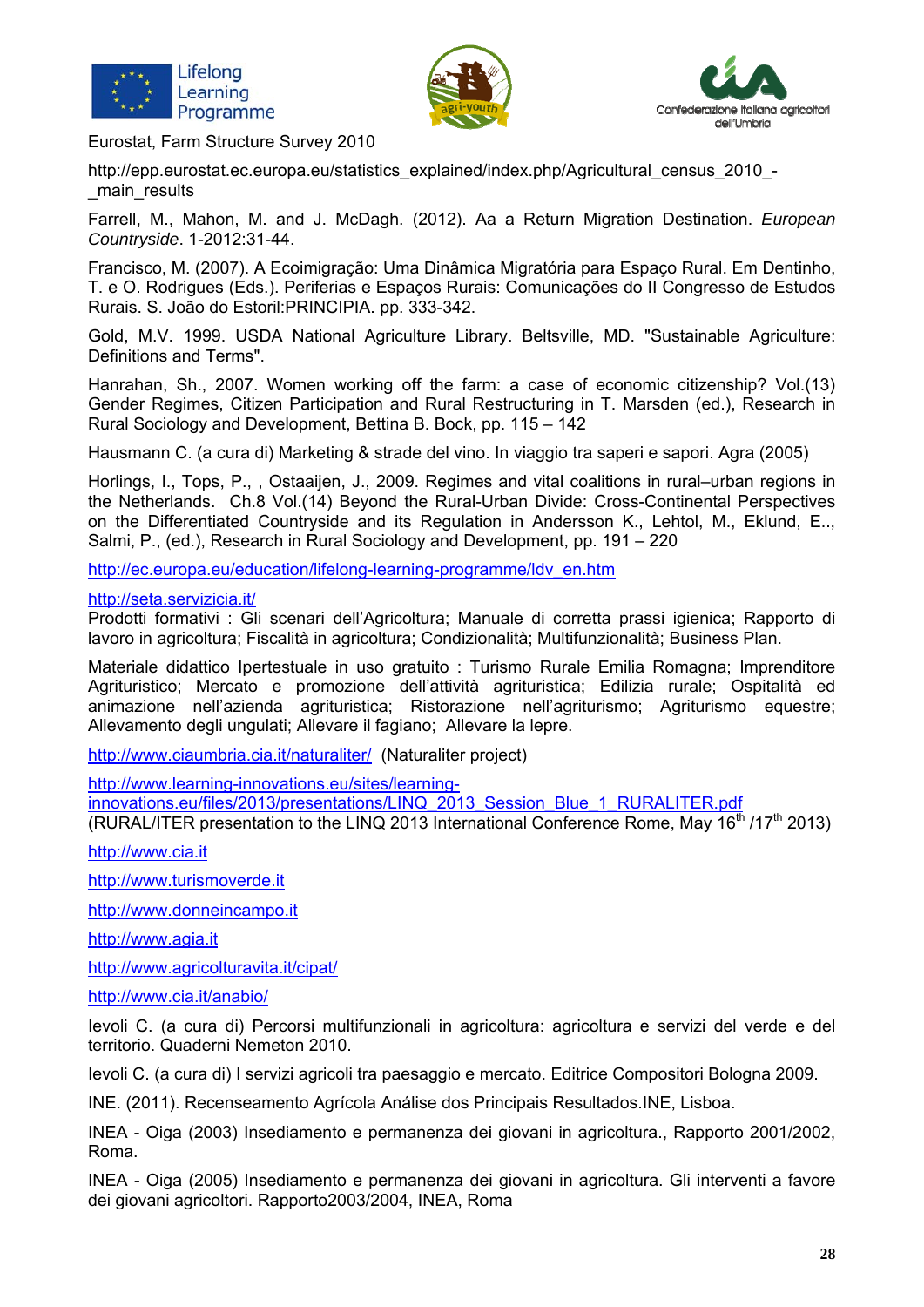





INEA - Oiga (2009) Insediamento e permanenza dei giovani in agricoltura. Le misure per i giovani agricoltori nella Politica di Sviluppo Rurale 2007-2013. Rapporto 2008, INEA, Roma

INEA (2009) Mondi agricoli e rurali, Roma.

ISFOL (2013) Il Programma Leonardo da Vinci 2000-2010. 10 anni di sperimentazioni a sostegno delle politiche comunitarie di istruzione e formazione professionale. [pag. 336 Progetto Naturaliter]

ISFOL (2013) XIII Rapporto sulla Formazione Continua Annualità 2011 – 2012

ISFOL (2012) Il Programma Leonardo da Vinci: il Trasferimento dell'Innovazione a supporto della mobilità transnazionale

ISFOL (2008) PROGRAMMA LEONARDO DA VINCI II fase 2000-2006 Le politiche comunitarie e nazionali per il futuro dello sviluppo rurale.

Jounal de Noticias (2012). Morangos Suspenso da Premio Europeu. 27-12-2012.

Jounal de Noticias (2013) Só a Agricultura Criou Novos Postos de Trabalho 21-01-2013

Isaac, S. and W. Michael. (1981) Handbook in Research and Evaluation: A Collection of Principles, Methods, and Strategies Useful in the Planning, Design, and Evaluation of Studies in Education and the Behavioural Sciences 2nd Edition. EdITS Publishers: San Diego.

Koehnen, T. and Alves, Amilcar Patrício V. (1993). "Endogenous Development: Can it be Duplicated?" In Jan Douwe Van der Ploeg (ed.), Strengthening Endogenous Development Patterns in European Agriculture. Creta: Mediterranean Agronomic Institute of Chania. pp. 153- 165.

Koehnen, T. and A. Baptista (2012). Training Programs for Rural People in Portugal: Some Clues to Improve Non-Formal Education. Journal of Extension Systems. 28(2), pp.17-33. -.ISSN 0970- 2989.

Koehnen, T., Baptista, A. and J. Portela (2004). Non-Formal Educational Activities for Rural Women: A Case Study Evaluation in Portugal. Journal of Extension Systems. 20(2) 72-88. ISSN 0970-2989.

Koehnen. T. (1997) O Trabalho de Extensão Florestal com Pequenos Proprietários: Contributo para a Definição do Perfil de Competências dos Técnicos. Economia e Sociologia. 63. 119-131.

Koehnen, T. (1994). Portuguese Secondary Agricultural Schools in Transition. European Journal of Agricultural Education and Extension. 1 (1) 5-22.

ion. 1 (1) 5-22.

Kritikidis, G., 9-2009 Changes in paid employment 2008–2009' (in Greek, 675Kb PDF), in *Enimerossi*, No. 166, Athens, INE/GSEE-ADEDY.

Leeuwis, C. and van den Ban, A. Communication for Rural Innovation: Rethinking Agricultural Extension (3rd Edition), Blackwell Publishing

Markelova H. and Meinzen-Dick R. Collective action and market access for smallholders: A summary of findings. CAPRi/IFPRI 2007

Marocchino C., A guide to upgrading rural agricultural retail markets, FAO, Rome, 2009.

Tracey-White J. Retail markets planning guide. FAO, Rome, 1995.

Milone P., Ventura F. (2009) I contadini del Terzo Millennio, AMP Edizioni, Perugia.

NAFES (2005) Consolidating Extension in the Lao PDR, National Agricultural and Forestry Extension Service, Vientiane

OIGA (2012) fondo per lo sviluppo dell'imprenditoria giovanile in agricoltura, Rapporto al 29.2.2012, OIGA – MIPAAF, Roma.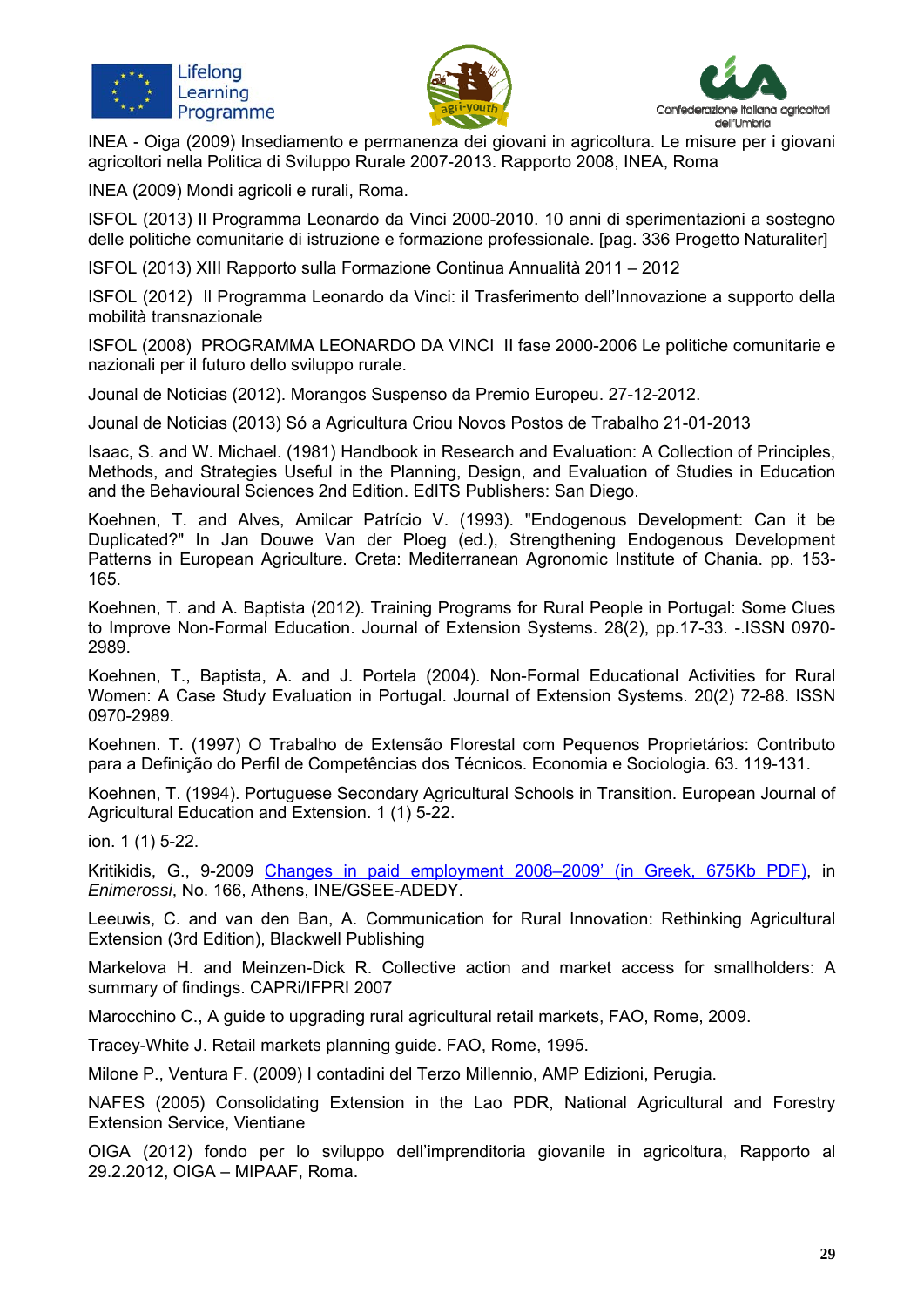





Organisation for Economic Co-operation and Development (OECD) (2009), The role of agriculture and farm household diversification in the rural economy, Paris.

PASEGES(10/2011)

http://www.paseges.gr/portal/periodiko/GreekAgriculture2011ReportByPASEGES.pdf

PASEGES(2011) http://178.77.78.247/resource-api/paseges/contentObject/8d9dcdce-c820-4e14- 88cb-16bfb2580267/attachedFile

Pompei F. Risorse e competenze specifiche nelle imprese agro-alimentari. Franco Angeli (2006)

Povellato A. (2006) Mercato fondiario e affitto, in Vieri S., Prestamburgo M., Marotta M. (Eds.)

L'agricoltura italiana, INEA, Roma.

Público (2012). Young Farmer.

Roling, N. and Wagemakers, A. Editors.(1998), Facilitating Sustainable Agriculture: Participatory learning and adaptive management in times of environmental uncertainty, Cambridge University Press

Santucci F.M. Convenienze micro-economiche della agricoltura biologica, in Amadei G. (a cura di) Problematiche della agricoltura italiana. Scenari possibili, Accademia Nazionale di Agricoltura – CNR, Bologna , 2002.

Santucci F.M. La fantasia nelle mense scolastiche, AZBio, 12, 2002.

Santucci F.M. Sintesi tra territorio, agricoltura ed impresa nello scenario della globalizzazione. Le esperienze di sviluppo endogeno in Italia, Economia Agro-Alimentare, 1, 2004.

Santucci F.M. Olivicoltura ed olio extra-vergine da agricoltura biologica in Italia (con C. Paffarini), MIPAF – CRA – Università degli Studi di Perugia, 2005.

Santucci F.M. Bacino del Mediterraneo, una culla per il bio (con B. De Gennaro), AZ Bio, 1-2, 2006.

Santucci F.M. Imprese olivicole e certificazione biologica, Agricoltura, Istituzioni e Mercati, 3, 2007 pagg. 131 – 140,

Santucci F.M. Olivicoltura biologica, in Giardina F. (a cura di) Il biologico nel Bacino del Mediterraneo, IAMB-ISMEA, Roma, 2008.

Santucci F.M. I circuiti commerciali dei prodotti biologici, Agriregionieuropa, Giugno 2009, Anno 5, n.17, pp. 6, Rivista on line.

Santucci F.M. Efficienza economica dell'agricoltura biologica: analisi in campo e di mercato, Curatore con C. Abitabile, Ali&no Editrice, Perugia, Giugno 2009,

Santucci F.M. Le ditte italiane al SANA 2008 (con N. Tutore), in atti del IV Workshop GRAB-IT: "Agricoltura Biologica - sistemi produttivi e modelli di commercializzazione e consumo", Palermo, 26-27 Ottobre 2009, Palermo, Università degli Studi di Palermo, pagg. 347-349.

Santucci F.M. Internazionalizzare l'agro-alimentare: le imprese biologiche italiane al Biofach, (con R. Callieris e Ph. Debs), Agriregionieuropa, Marzo 2011, Anno 7, n. 24. Rivista on line, pagg. 72 – 75.

Santucci F.M. International fairs in the modern food systems (with R. Callieris e Ph. Debs), International Journal of Food System Dynamics 2011, 4, 408 – 419, on line at www.fooddynamics.org

Santucci F.M. I consumatori bio clienti di negozi specializzati (con Callieris R., Pinton R.), Agriregionieuropa, Dicembre 2011, Anno 7, n. 27. Rivista on line, 89 - 92.

Santucci F.M. La storia del biologico dalle origini, in Caccioni D., Colombo L. (a cura di) Il Manuale del biologico, Edagricole, Bologna,. 7 – 16.